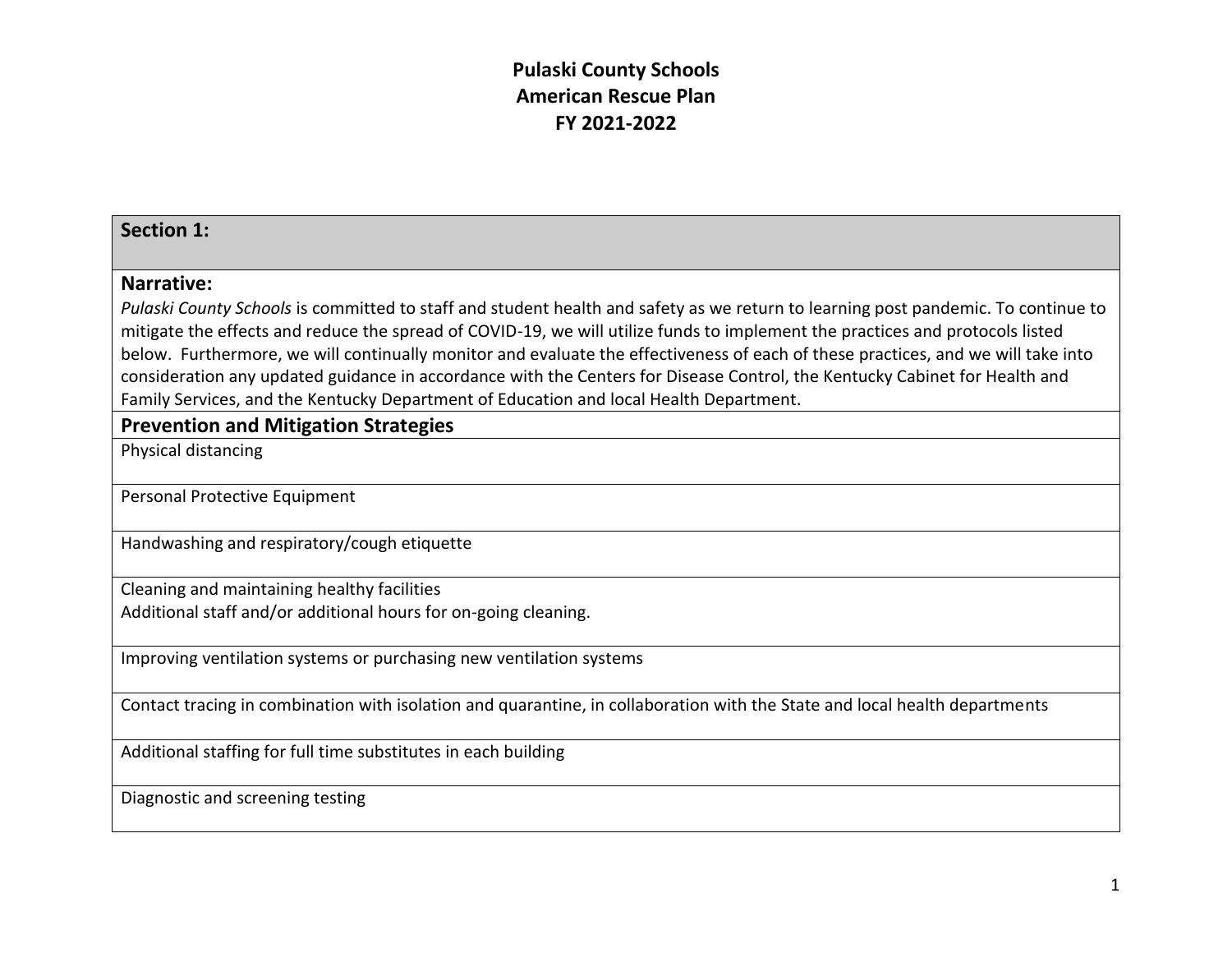Thermometers, staff to complete temperature checks

Vaccination clinics in an effort to provide vaccinations to educators, other staff, students, and families if eligible

Appropriate accommodations for children with disabilities with respect to the health and safety policies

Water bottle refill stations

1:1 Technology devices

Signage and printed communication of health and safety protocols in multiple languages as needed

Purchase buses to provide additional social distancing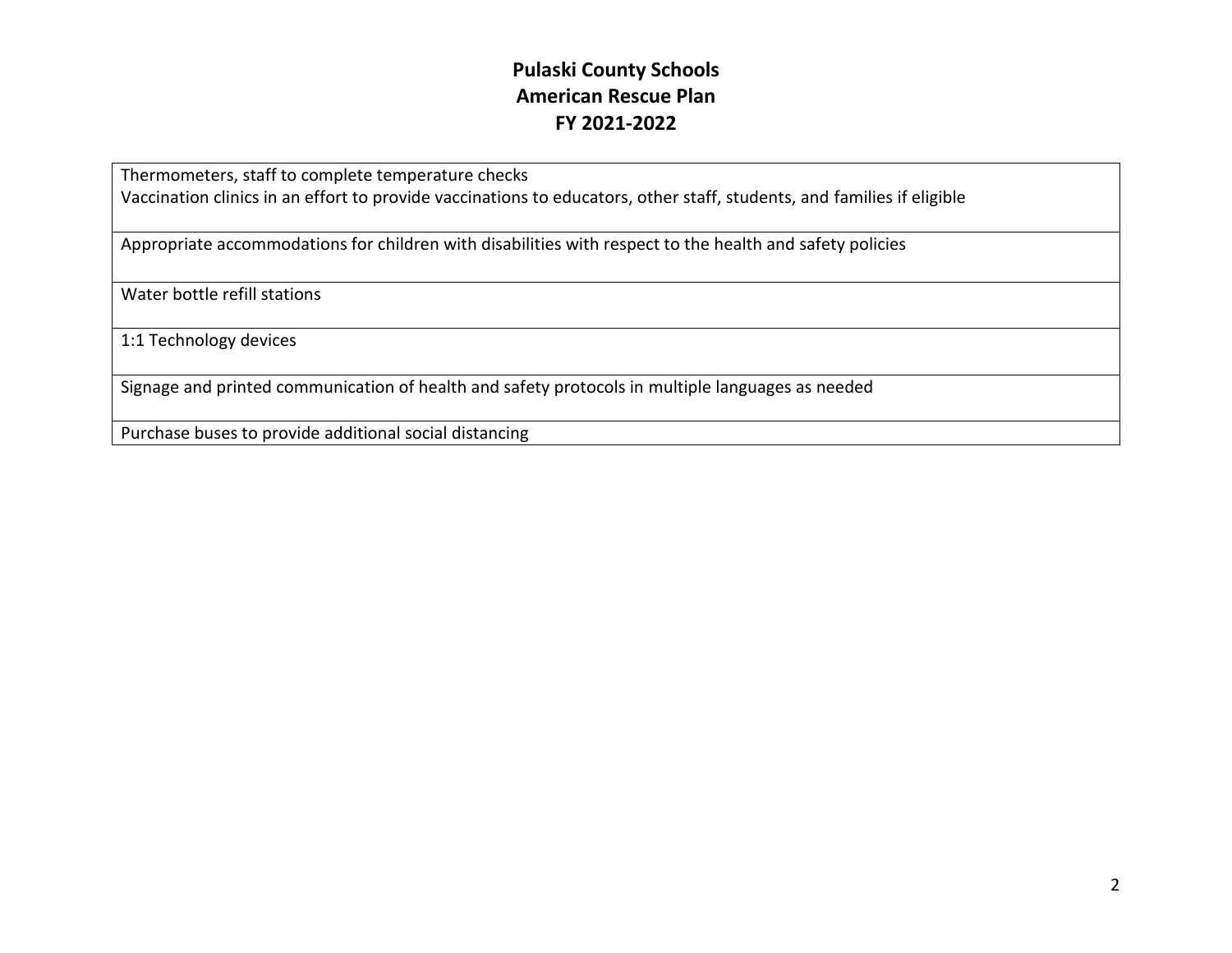#### **Section 2:**

#### **Narrative:**

Section 2 of this American Rescue Plan is focused on how *Pulaski County Schools* will utilize funds to address the academic impact of lost instructional time through evidence-based interventions. The plans below detail the areas of focus *Pulaski County Schools*  will intentionally address to mitigate the impact of lost instructional time, the evidence-based interventions we will utilize to do so, the research citations and links for those evidence-based interventions, as well as a rationale explaining how our district will implement each evidence-based intervention.

| Area of            | <b>Evidence-Based</b>                   | <b>Research</b>                                                                                                                                                                                                                                                                                                                                                                                                                      | <b>Implementation Rationale</b>                                                                                                                                                                                                                                                                                                                                                                                                                                |
|--------------------|-----------------------------------------|--------------------------------------------------------------------------------------------------------------------------------------------------------------------------------------------------------------------------------------------------------------------------------------------------------------------------------------------------------------------------------------------------------------------------------------|----------------------------------------------------------------------------------------------------------------------------------------------------------------------------------------------------------------------------------------------------------------------------------------------------------------------------------------------------------------------------------------------------------------------------------------------------------------|
| <b>Focus</b>       | <b>Intervention</b>                     |                                                                                                                                                                                                                                                                                                                                                                                                                                      |                                                                                                                                                                                                                                                                                                                                                                                                                                                                |
| <b>Instruction</b> | Professional<br>Learning<br>Communities | Hamilton, L., Halverson, R., Jackson, S.,<br>Mandinach, E., Supovitz, J., & Wayman, J.<br>(2009). Using student achievement data to<br>support instructional decision making (NCEE<br>2009-4067). Washington, DC: National<br>Center for Education Evaluation and Regional<br>Assistance, Institute of Education Sciences,<br>U.S. Department of Education.<br>https://ies.ed.gov/ncee/wwc/Docs/PracticeG<br>uide/dddm pg 092909.pdf | PLCs will be used as an evidence-based intervention<br>that ensures a focus on student learning and<br>building a collaborative culture that is results driven.<br>This practice will promote equity for students.<br>Analysis of classroom level data will drive teacher<br>reflection of their instructional practices. Some<br>implementation strategies include initial training on<br>the PLC process, book studies that deepen<br>understanding of PLCs. |
|                    | Formative<br>Assessment                 | Black, P., & William, D. (1998). Inside the<br>black box: Raising standards through<br>classroom assessment. Phi Delta Kappan, 92,<br>$81 - 90.$<br>http://weaeducation.typepad.co.uk/files/bla<br>ckbox-1.pdf                                                                                                                                                                                                                       | Formative assessment will be used as an evidence-<br>based intervention specifically focused on learning<br>loss that provides on-going information regarding<br>student progress towards a measurable academic<br>goal. Some implementation strategies include on-<br>going training on strategies to use before, during,<br>and after a lesson that provide information on                                                                                   |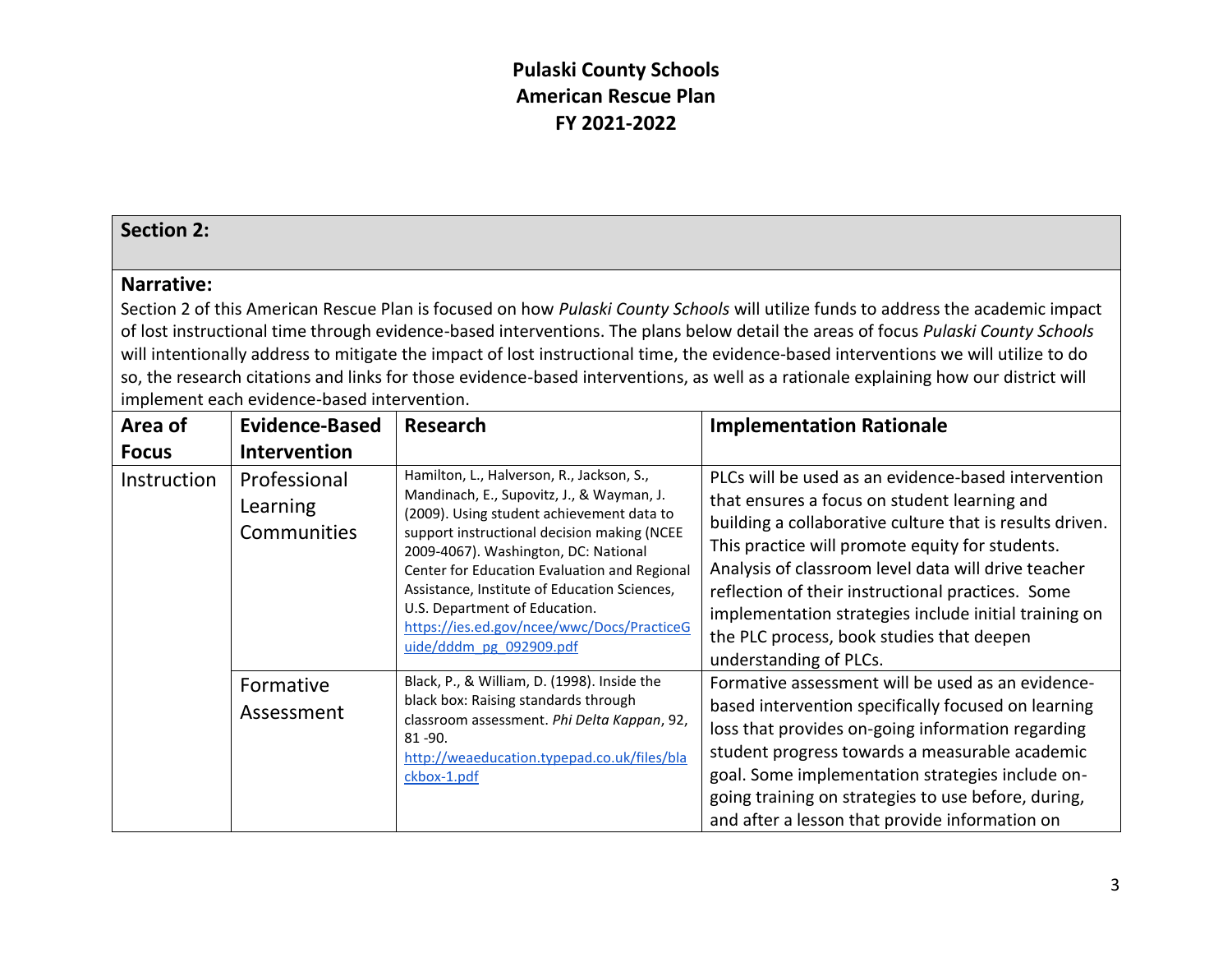|  | student progress and to inform teaching and<br>l learning, collaborative work leading to common |  |
|--|-------------------------------------------------------------------------------------------------|--|
|  | formative assessments and analysis of those                                                     |  |
|  | formative assessments.                                                                          |  |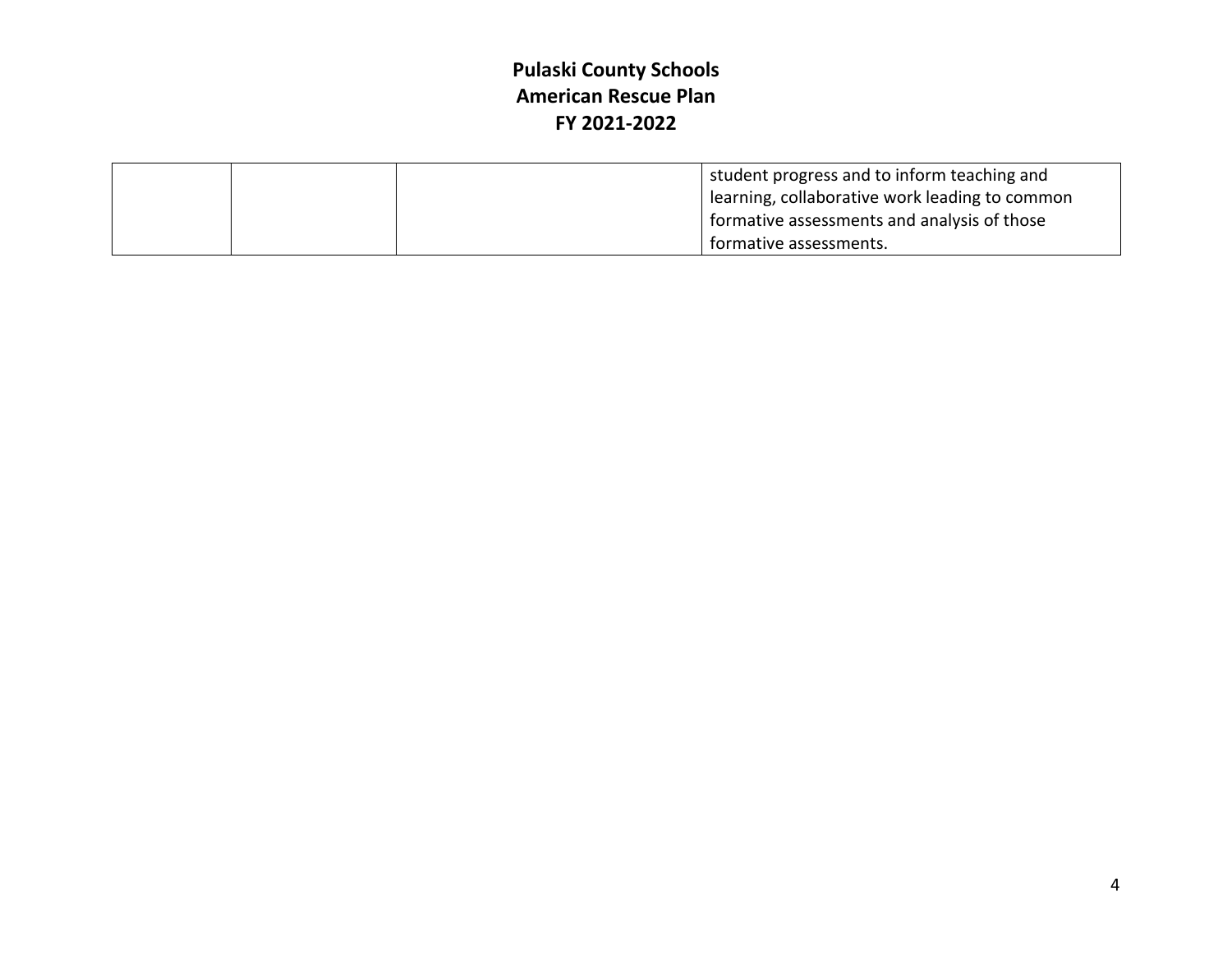| Student<br>Engagement<br><b>Strategies</b> | Fredricks, J., McColskey, W., Meli, J.,<br>Mordica, J., Montrosse, B., and Mooney, K.<br>(2011). Measuring student engagement in<br>upper elementary through high school: a<br>description of 21 instruments. (Issues &<br>Answers Report, REL 2011-No. 098).<br>Washington, DC: U.S. Department of<br>Education, Institute of Education Sciences,<br>National Center for Education Evaluation and<br>Regional Assistance, Regional Educational<br>Laboratory Southeast.<br>https://ies.ed.gov/ncee/edlabs/regions/sout<br>heast/pdf/rel 2011098.pdf<br>Gould, E. (2011). Doing one thing (DOT) to<br>increase student engagement: Increasing<br>student opportunities to respond. Link Lines,<br>Feb.-March.<br>https://education.wm.edu/centers/ttac/reso<br>urces/articles/challengebehav/stepupstudent<br>engagement/index.php<br>Haydon T., Macsuga-Gage A.S., Simonsen B.,<br>Hawkins R. Opportunities to respond: A key<br>component of effective instruction. Beyond<br>Behavior. 2012;22(1):23-31.<br>doi:10.1177/107429561202200105<br>Macsuga-Gage A.S., Simonsen B., Briere D.E.<br>Effective teaching practices: Effective | Student engagement strategies will be used as an<br>evidence-based intervention to provide meaningful<br>student involvement in classroom learning and<br>address learning loss. Strategies such as accountable<br>talk, choral responding, opportunities to respond,<br>questioning strategies, wait time, guided notes,<br>graphic organizers, use of visuals, student goal-<br>setting, Continuous Classroom Improvement, etc.<br>increase student investment in their own learning<br>and are linked to greater student achievement.<br>Some implementation strategies include training for<br>teachers on multiple engagement strategies, follow-<br>up training on how these strategies are being<br>implemented, materials and technology to<br>implement engagement strategies. |
|--------------------------------------------|-----------------------------------------------------------------------------------------------------------------------------------------------------------------------------------------------------------------------------------------------------------------------------------------------------------------------------------------------------------------------------------------------------------------------------------------------------------------------------------------------------------------------------------------------------------------------------------------------------------------------------------------------------------------------------------------------------------------------------------------------------------------------------------------------------------------------------------------------------------------------------------------------------------------------------------------------------------------------------------------------------------------------------------------------------------------------------------------------------------------------------------------|-----------------------------------------------------------------------------------------------------------------------------------------------------------------------------------------------------------------------------------------------------------------------------------------------------------------------------------------------------------------------------------------------------------------------------------------------------------------------------------------------------------------------------------------------------------------------------------------------------------------------------------------------------------------------------------------------------------------------------------------------------------------------------------------|
|                                            | teaching practices that promote a positive<br>classroom environment. Beyond Behavior.<br>2012;22(1):14-22.<br>doi:10.1177/107429561202200104                                                                                                                                                                                                                                                                                                                                                                                                                                                                                                                                                                                                                                                                                                                                                                                                                                                                                                                                                                                            |                                                                                                                                                                                                                                                                                                                                                                                                                                                                                                                                                                                                                                                                                                                                                                                         |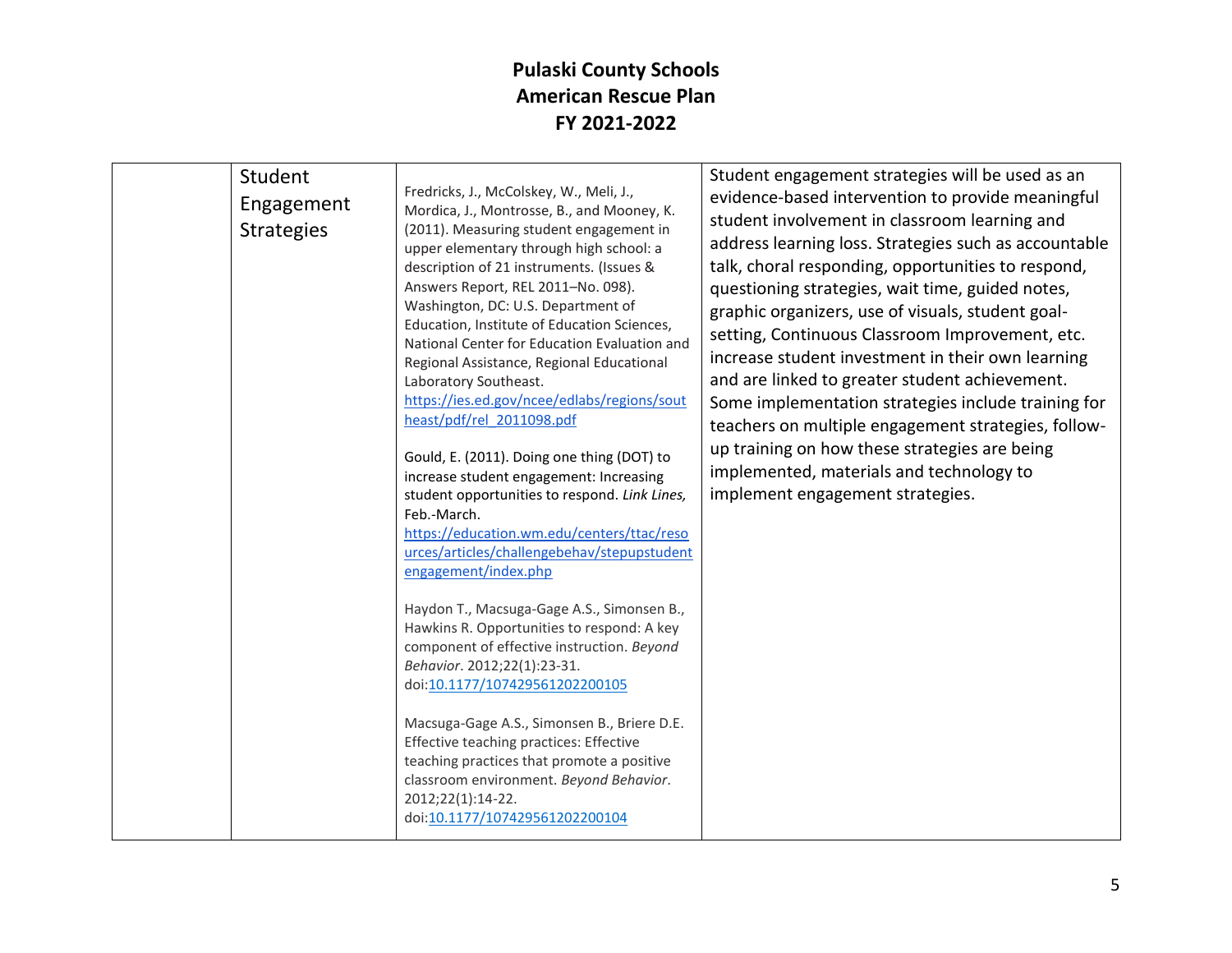|  | MacSuga-Gage, A. & Simonsen, B. (2015).<br>Examining the effects of teacher directed<br>opportunities to respond on student<br>outcomes: A systematic review of the<br>literature. Education and Treatment of<br>Children, 38, 211-240.<br>https://files.eric.ed.gov/fulltext/EJ1070193.p<br>df                                                                                            |  |
|--|--------------------------------------------------------------------------------------------------------------------------------------------------------------------------------------------------------------------------------------------------------------------------------------------------------------------------------------------------------------------------------------------|--|
|  | Marion, S., Thompson, J., Evans, C.,<br>Martineau, J., and Dadey, N. (2019). A tricky<br>balance: The challenges and opportunities of<br>balanced systems of assessments. Presented<br>at the annual meeting of the National Council<br>on Measurement in Education. Toronto,<br>Canada.<br>https://www.nciea.org/sites/default/files/pu<br>blications/A%20Tricky%20Balance 031319.p<br>df |  |
|  | Martin, B., Sargent, K., Van Camp, A., &<br>Wright, J. (2018). Practice Guide: Increasing<br>opportunities to respond as an intensive<br>intervention. Washington, DC: US<br>Department of Education, Office of Special<br><b>Education Programs.</b><br>https://files.eric.ed.gov/fulltext/ED591076.p<br>df                                                                               |  |
|  | Scott, T.M., Hirn, R.G. & Alter P. J. (2014)<br>Teacher instruction as a predictor for student<br>engagement and disruptive behaviors,<br>preventing School Failure: alternative<br>education for children and youth, 58:4, 193-                                                                                                                                                           |  |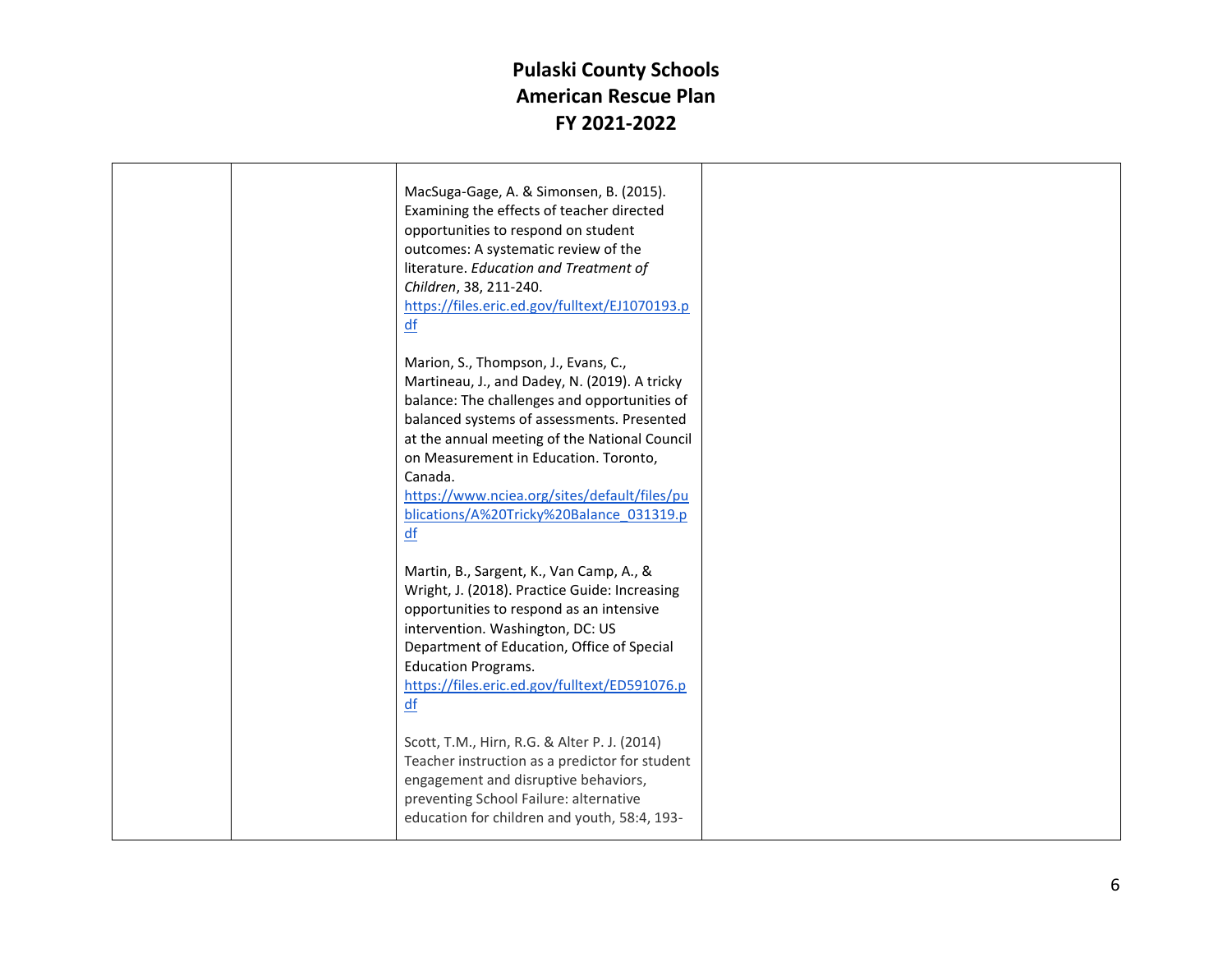|  | 200,<br>https://doi.org/10.1080/1045988X.2013.787<br>58                                                                                                                                                                                                                                                                                                                                |  |
|--|----------------------------------------------------------------------------------------------------------------------------------------------------------------------------------------------------------------------------------------------------------------------------------------------------------------------------------------------------------------------------------------|--|
|  | Simonsen, B., & Myers, D. (2015). Classwide<br>positive behavior interventions and supports:<br>A guide to proactive classroom<br>management. Guilford Press.                                                                                                                                                                                                                          |  |
|  | Whitney, T, Cooper, J. T., & Lingo, A. S.<br>(2017) Increasing Student Engagement<br>Through Opportunities to Respond. Kentucky<br>Teacher Education Journal: The Journal of<br>the Teacher Education Division of the<br>Kentucky Council for Exceptional Children:<br>Vol. 3 : Iss. 2, Article 3.<br>https://digitalcommons.wku.edu/cgi/viewco<br>ntent.cgi?article=1018&context=ktej |  |
|  |                                                                                                                                                                                                                                                                                                                                                                                        |  |
|  |                                                                                                                                                                                                                                                                                                                                                                                        |  |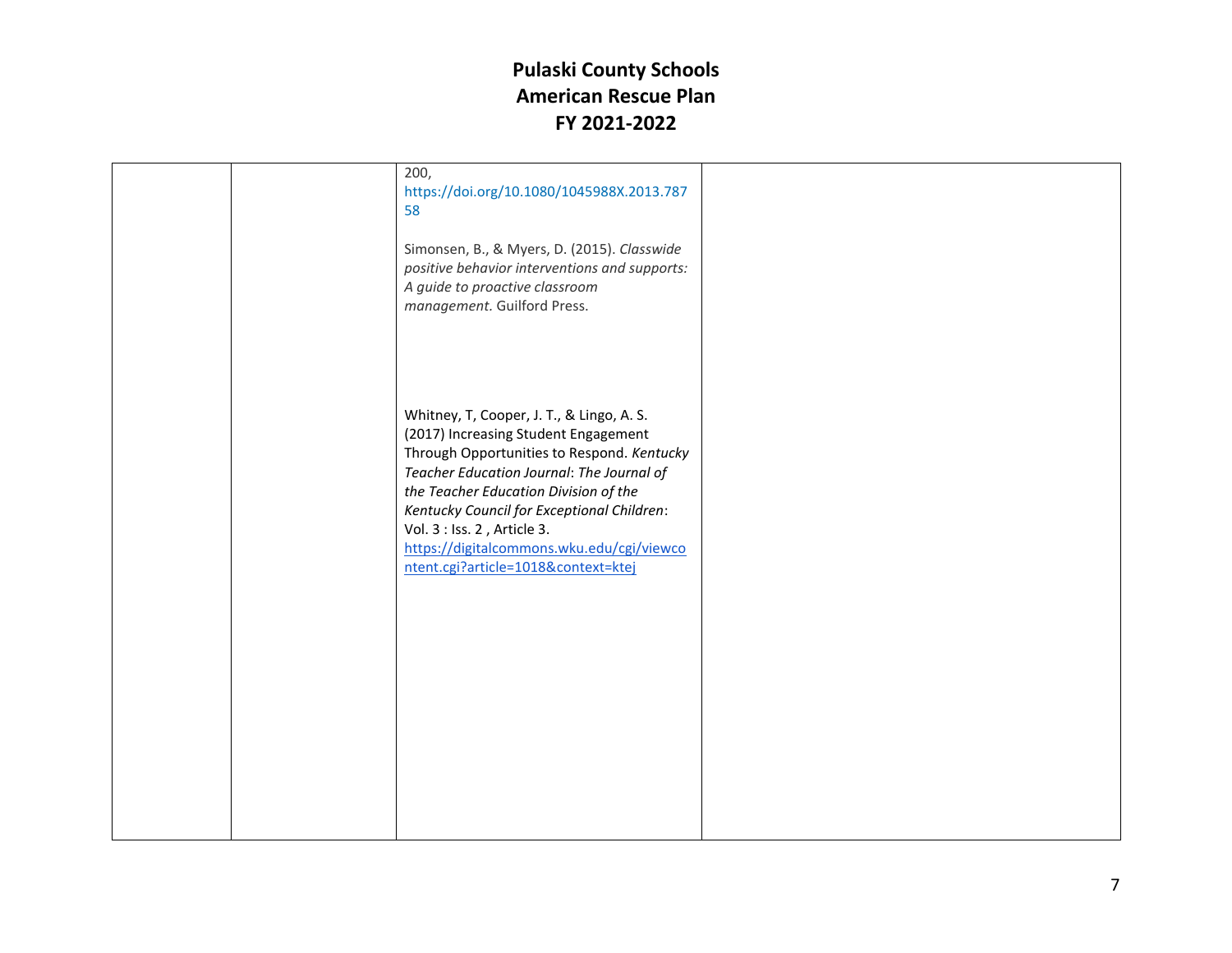| Data Systems                         | Hamilton, L., Halverson, R., Jackson, S.,<br>Mandinach, E., Supovitz, J., & Wayman, J.<br>(2009). Using student achievement data to<br>support instructional decision making (NCEE<br>2009-4067). Washington, DC: National<br>Center for Education Evaluation and Regional<br>Assistance, Institute of Education Sciences,<br>U.S. Department of Education.<br>https://ies.ed.gov/ncee/wwc/Docs/PracticeG<br>uide/dddm pg 092909.pdf<br>Kekahio, W., & Baker, M. (2013). Five steps<br>for structuring data-informed conversations<br>and action in education. (REL 2013-001).<br>Washington, DC: U.S. Department of<br>Education, Institute of Education Sciences,<br>National Center for Education Evaluation and<br>Regional Assistance, Regional Educational<br>Laboratory Pacific.<br>https://ies.ed.gov/ncee/edlabs/regions/pacifi<br>c/pdf/REL 2013001.pdf | Data systems will be used as an evidence-based<br>intervention to gather and report data and to use<br>data-based decision making to generate a strategic<br>action plan that addresses learning loss. The data<br>system provides the framework upon which data<br>teams look for patterns and make observations<br>about the data. The analysis of academic and<br>behavioral data informs instructional practices and<br>provides a data team with insight into what<br>strategies (both behavioral and instructional) are<br>working well and which need to be reconsidered.<br>Some implementation strategies include training on<br>how to utilize the data system to inform instruction,<br>operation of the data system, a data manager, and<br>on-going training on the system and how to use it to<br>make data informed decisions. |
|--------------------------------------|-------------------------------------------------------------------------------------------------------------------------------------------------------------------------------------------------------------------------------------------------------------------------------------------------------------------------------------------------------------------------------------------------------------------------------------------------------------------------------------------------------------------------------------------------------------------------------------------------------------------------------------------------------------------------------------------------------------------------------------------------------------------------------------------------------------------------------------------------------------------|-----------------------------------------------------------------------------------------------------------------------------------------------------------------------------------------------------------------------------------------------------------------------------------------------------------------------------------------------------------------------------------------------------------------------------------------------------------------------------------------------------------------------------------------------------------------------------------------------------------------------------------------------------------------------------------------------------------------------------------------------------------------------------------------------------------------------------------------------|
| Culturally<br>Responsive<br>Teaching | Byrd, C. M. (2016). Does Culturally Relevant<br>teaching work? An examination from student<br>perspectives. SAGE Open, 6(3), 1-10.<br>https://journals.sagepub.com/doi/10.1177/2<br>158244016660744<br>Gay, G. (2010). Culturally Responsive<br>Teaching: theory, research, and practice (2nd<br>ed.). Teachers College.<br>Moore, A, L., Giles, R. M., & Vitulli, P. (2021)<br>"Prepared to Respond? Investigating<br>preservice teachers' perceptions of their                                                                                                                                                                                                                                                                                                                                                                                                  | Culturally Responsive Teaching will be used as an<br>evidence-based intervention to narrow achievement<br>gaps (socioeconomic, disability, minority) and to<br>provide student-centered and authentic instruction<br>that is inclusive, scaffolds student learning, and<br>provides a challenging curriculum in a respectful<br>climate. Culturally relevant teachers take personal<br>responsibility for the success of all students and<br>create connections between classroom content and<br>students' background knowledge while taking into<br>account students' cultural identities and the assets                                                                                                                                                                                                                                     |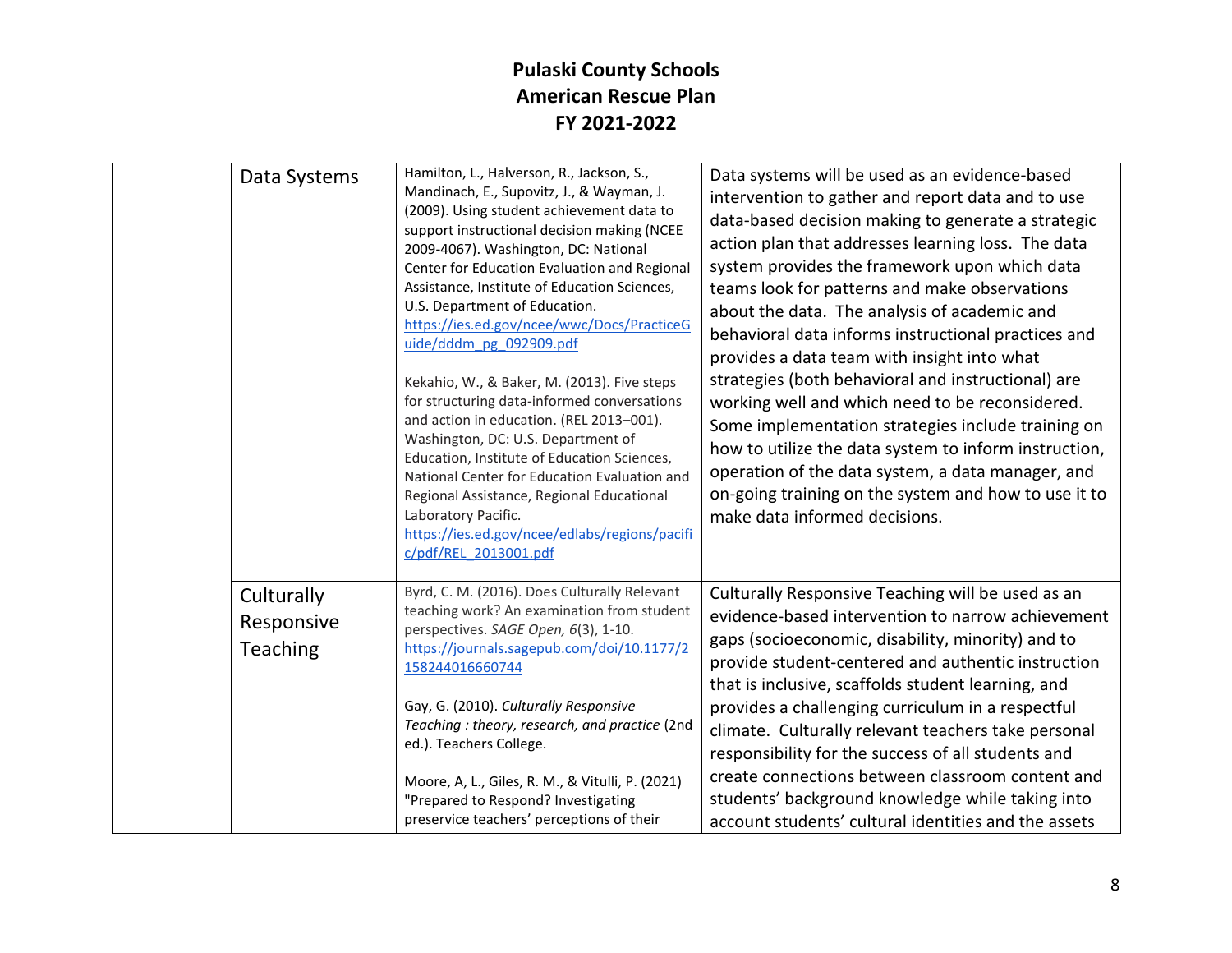| readiness for Culturally Responsive<br>Teaching," International Journal for the<br>Scholarship of Teaching and Learning: Vol.<br>15: No. 1, Article 10.<br>https://digitalcommons.georgiasouthern.edu<br>/cgi/viewcontent.cgi?article=2072&context=i<br>j-sotl<br>Piazza, S. V., Rao, S., & Protacio, M. S. (2015).<br>Converging recommendations for culturally<br>responsive literacy practices: Students with<br>learning disabilities, English language<br>learners, and socioculturally diverse learners.<br>International Journal of Multicultural<br>Education, 17(3), 1-20.<br>https://eric.ed.gov/?id=EJ1104910 | those identities bring to the classroom. Some<br>implementation strategies include training for all<br>teachers and staff on cultural competence and<br>culturally responsive teaching, high quality<br>instructional materials that are actively engaging,<br>student centered, culturally inclusive, and high<br>quality student materials such the purchasing of<br>class sets of texts and educational materials that are<br>inclusive of student cultures and languages. |
|--------------------------------------------------------------------------------------------------------------------------------------------------------------------------------------------------------------------------------------------------------------------------------------------------------------------------------------------------------------------------------------------------------------------------------------------------------------------------------------------------------------------------------------------------------------------------------------------------------------------------|-------------------------------------------------------------------------------------------------------------------------------------------------------------------------------------------------------------------------------------------------------------------------------------------------------------------------------------------------------------------------------------------------------------------------------------------------------------------------------|
| Payne, R. K. (2019). A framework for<br>understanding poverty: A cognitive approach<br>for educators, policymakers, employers, and<br>service providers. Aha! Process, Inc.                                                                                                                                                                                                                                                                                                                                                                                                                                              |                                                                                                                                                                                                                                                                                                                                                                                                                                                                               |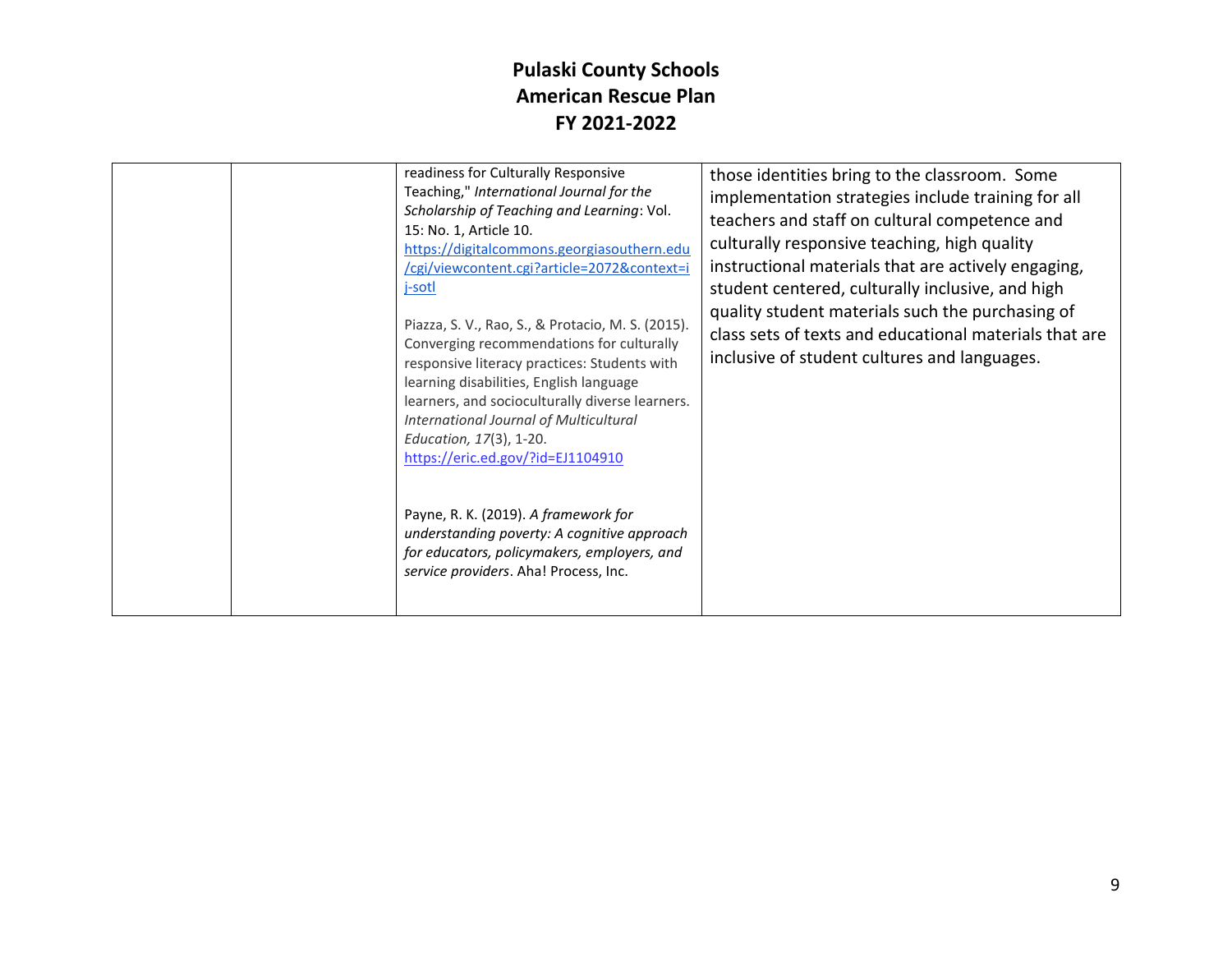| Multi-Tiered<br>Systems of<br>Support | Arden, S. V., Gandhi, A. G., Zumeta Edmonds,<br>R., & Danielson, L. (2017). Toward more<br>effective tiered systems: Lessons from<br>national implementation efforts. Exceptional<br>Children, 83(3), 269-280.<br>https://eric.ed.gov/?id=EJ1146326.<br>Burns, M. K., Jimerson, S. R., VanDerHeyden,<br>A. M., & Deno, S. L. (2016). Toward a unified<br>response-to-intervention model: Multi-tiered<br>systems of support. In S. R. Jimerson, M. K.<br>Burns, & A. M. VanDerHeyden (Eds.),<br>Handbook of Response to Intervention: The<br>science and practice of multi-tiered systems<br>of support (2nd ed.) (pp. 719-732). New<br>York, NY: Springer.<br>Fixsen, D. L., Naoom, S. F., Blase, K. A., &<br>Friedman, R. M. (2005). Implementation<br>research: A synthesis of the literature. (FMHI<br>Publication No. 231). Tampa, FL: University of<br>South Florida, Louis de la Parte Florida<br>Mental Health Institute, National<br>Implementation Research Network.<br>https://nirn.fpg.unc.edu/sites/nirn.fpg.unc.e<br>du/files/resources/NIRN-MonographFull-01-<br>2005.pdf<br>Freeman, J., Sugai, G., Simonsen, B., & | Multi-Tiered Systems of Support will be used as an<br>evidence-based framework to give universal,<br>supplemental and targeted support to all students.<br>The four components of MTSS include universal<br>screening, data-based decision making, multi-level<br>prevention systems, and progress monitoring. All<br>components make up an effective MTSS framework<br>which allows districts and schools to provide core<br>differentiated instruction and intervention in a<br>timely manner to support students' learning loss.<br>Some implementation strategies include training on<br>the MTSS Framework, training on effective<br>intervention strategies and effective ways to<br>monitor progress. An MTSS district coordinator is<br>also a possible implementation strategy as well as<br>the purchase of evidence-based programs for<br>intervention, a universal screener, and a progress<br>monitoring system. Additionally, data platforms may<br>be used to help districts and schools effectively<br>analyze data and make data-based decisions. |
|---------------------------------------|-------------------------------------------------------------------------------------------------------------------------------------------------------------------------------------------------------------------------------------------------------------------------------------------------------------------------------------------------------------------------------------------------------------------------------------------------------------------------------------------------------------------------------------------------------------------------------------------------------------------------------------------------------------------------------------------------------------------------------------------------------------------------------------------------------------------------------------------------------------------------------------------------------------------------------------------------------------------------------------------------------------------------------------------------------------------------------------------------------------------------------------|--------------------------------------------------------------------------------------------------------------------------------------------------------------------------------------------------------------------------------------------------------------------------------------------------------------------------------------------------------------------------------------------------------------------------------------------------------------------------------------------------------------------------------------------------------------------------------------------------------------------------------------------------------------------------------------------------------------------------------------------------------------------------------------------------------------------------------------------------------------------------------------------------------------------------------------------------------------------------------------------------------------------------------------------------------------------|
|                                       | Everett, S. (2017). MTSS coaching: Bridging<br>knowing to doing. Theory Into Practice, 56(1),                                                                                                                                                                                                                                                                                                                                                                                                                                                                                                                                                                                                                                                                                                                                                                                                                                                                                                                                                                                                                                       |                                                                                                                                                                                                                                                                                                                                                                                                                                                                                                                                                                                                                                                                                                                                                                                                                                                                                                                                                                                                                                                                    |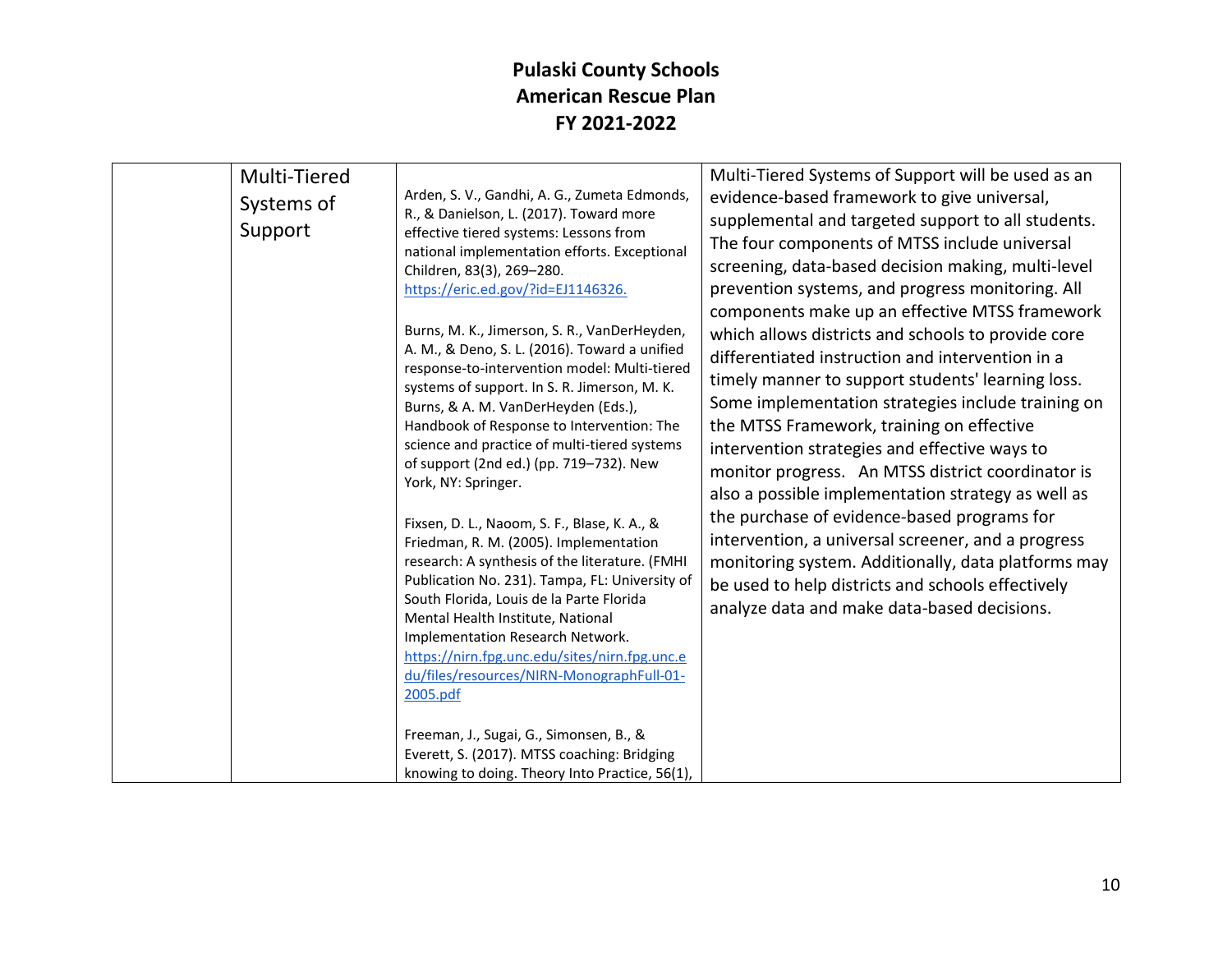|  | 29-37. DOI:                                                                                                                                                                                                                                                                                                                                                                                               |  |
|--|-----------------------------------------------------------------------------------------------------------------------------------------------------------------------------------------------------------------------------------------------------------------------------------------------------------------------------------------------------------------------------------------------------------|--|
|  | 10.1080/00405841.2016.1241946                                                                                                                                                                                                                                                                                                                                                                             |  |
|  |                                                                                                                                                                                                                                                                                                                                                                                                           |  |
|  | Jimerson, S. R., Burns, M. K., &<br>VanDerHeyden, A. M. (2016). From response<br>to intervention to multi-tiered systems of<br>support: Advances in the science and practice<br>of assessment and intervention. In S. R.<br>Jimerson, M. K. Burns, & A. M.<br>VanDerHeyden (Eds.), Handbook of Response<br>to Intervention: The science and practice of<br>multi-tiered systems of support (2nd ed.) (pp. |  |
|  | 1-6). New York, NY: Springer.                                                                                                                                                                                                                                                                                                                                                                             |  |
|  |                                                                                                                                                                                                                                                                                                                                                                                                           |  |
|  | McIntosh, K., & Goodman, S. (2016).<br>Integrated multi-tiered systems of support:<br>Blending RTI and PBIS. New York, NY:<br><b>Guilford Press</b>                                                                                                                                                                                                                                                       |  |
|  | National Center on Response to Intervention                                                                                                                                                                                                                                                                                                                                                               |  |
|  | at the American Institutes for Research.                                                                                                                                                                                                                                                                                                                                                                  |  |
|  | (2015). MTSS, RTI, special education  Oh                                                                                                                                                                                                                                                                                                                                                                  |  |
|  | my! Gaining an understanding of MTSS and                                                                                                                                                                                                                                                                                                                                                                  |  |
|  | RTI from Drs. Lynn Fuchs and Joe Jenkins.                                                                                                                                                                                                                                                                                                                                                                 |  |
|  | Washington, DC: Author.                                                                                                                                                                                                                                                                                                                                                                                   |  |
|  | https://rti4success.org/video/mtss-rti-                                                                                                                                                                                                                                                                                                                                                                   |  |
|  | special-education%E2%80%A6oh-my -                                                                                                                                                                                                                                                                                                                                                                         |  |
|  | gaining-understanding-mtss-and-rti-drs-lynn-                                                                                                                                                                                                                                                                                                                                                              |  |
|  | fuchs-and-joe.                                                                                                                                                                                                                                                                                                                                                                                            |  |
|  |                                                                                                                                                                                                                                                                                                                                                                                                           |  |
|  | Scott, T.M., Gage, N.A., Hirn, R.G., Shearer                                                                                                                                                                                                                                                                                                                                                              |  |
|  | Lingo, A., & Burt, J. (2019) An examination of<br>the association between MTSS                                                                                                                                                                                                                                                                                                                            |  |
|  | implementation fidelity measures and                                                                                                                                                                                                                                                                                                                                                                      |  |
|  | student outcomes, Preventing School Failure:                                                                                                                                                                                                                                                                                                                                                              |  |
|  |                                                                                                                                                                                                                                                                                                                                                                                                           |  |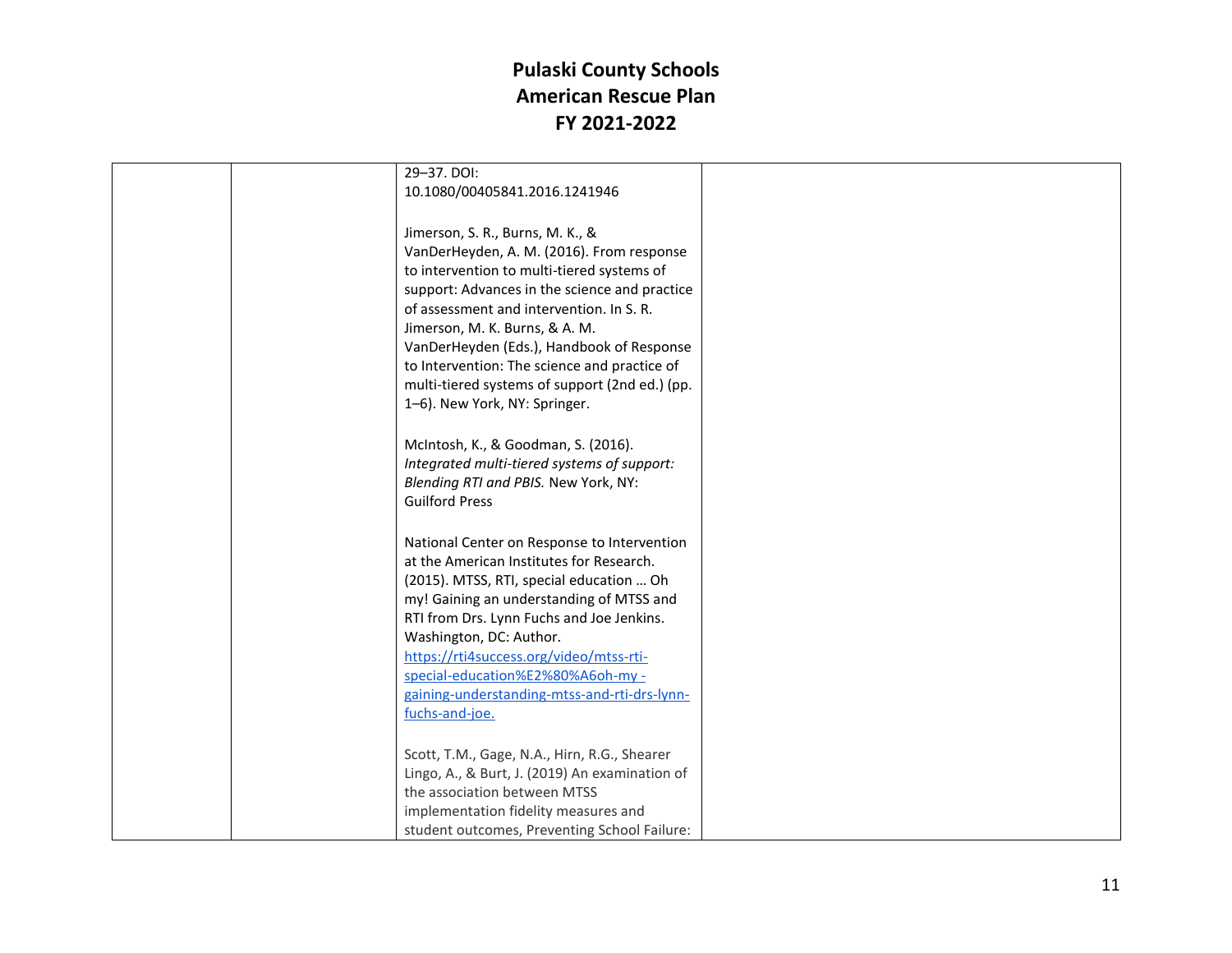|                                                                | Alternative Education for Children and Youth,<br>63:4, 308-316, DOI:<br>10.1080/1045988X.2019.1605971                                                                                                                                                                                                                                               |                                                                                                                                                                                                                                                                                                                                                                                                                                  |
|----------------------------------------------------------------|-----------------------------------------------------------------------------------------------------------------------------------------------------------------------------------------------------------------------------------------------------------------------------------------------------------------------------------------------------|----------------------------------------------------------------------------------------------------------------------------------------------------------------------------------------------------------------------------------------------------------------------------------------------------------------------------------------------------------------------------------------------------------------------------------|
|                                                                | Sugai, G., & Horner, R. H. (2009).<br>Responsiveness-to-intervention and school-<br>wide positive behavior supports: Integration<br>of multi-tiered system approaches.<br>Exceptionality, 17(4), 223-237. DOI:<br>10.1080/09362830903235375                                                                                                         |                                                                                                                                                                                                                                                                                                                                                                                                                                  |
|                                                                | Terrance M Scott, Nicholas A Gage, Regina G<br>Hirn, Amy Shearer Lingo & Jon Burt (2019) An<br>examination of the association between<br>MTSS implementation fidelity measures and<br>student outcomes, Preventing School Failure:<br>Alternative Education for Children and Youth,<br>63:4, 308-316, DOI:<br>10.1080/1045988X.2019.1605971         |                                                                                                                                                                                                                                                                                                                                                                                                                                  |
| Positive<br><b>Behavioral</b><br>Interventions<br>and Supports | Freeman, J., Simonsen, B., McCoach, D. B.,<br>Sugai, G., Lombardi, A., & Horner, R. (2017).<br>Relationship Between School-Wide Positive<br>Behavior Interventions and Supports and<br>Academic, Attendance, and Behavior<br>Outcomes in High Schools. Journal of Positive<br>Behavior Interventions, 18(1), 41-51.<br>DOI:10.1177/1098300715580992 | PBIS will be used as an evidence-based intervention<br>to develop school-wide expectations, targeted<br>interventions and supports, and data-driven<br>decisions making to improve student behavior and<br>student outcomes. Some implementation strategies<br>include training for teachers and staff as well as time<br>for teachers and staff to work collaboratively to<br>develop expectations, interventions, and support. |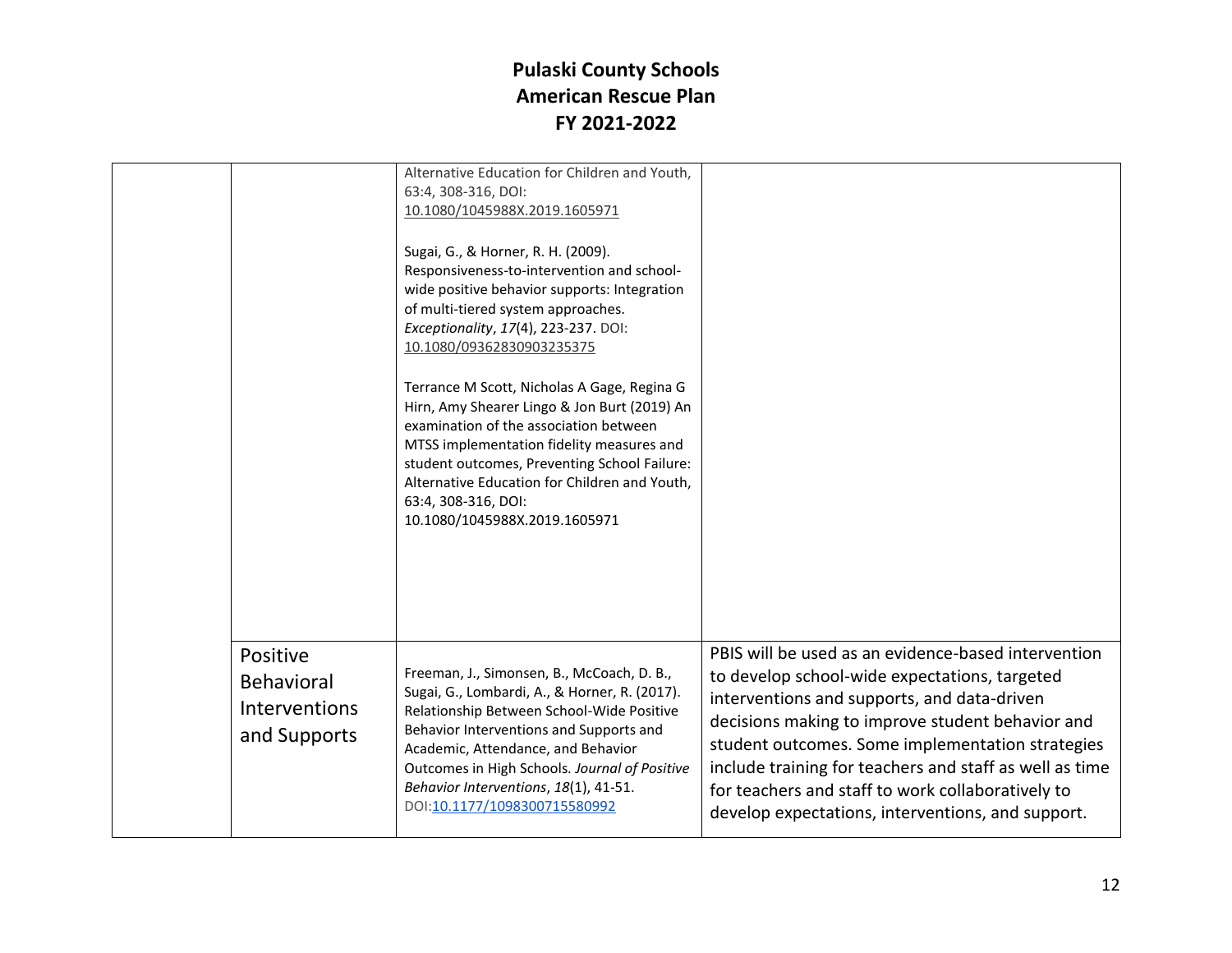| Horner, R.H., Sugai, G. & Anderson, C. M.<br>(2010). Examining the Evidence Base for<br>School-Wide Positive Behavior Support.<br>Focus on Exceptional Children. 42. 1-14.<br>10.17161/fec.v42i8.6906.<br>OSEP Technical Assistance Center on Positive<br>Behavioral Interventions and Supports<br>(October 2015). Positive Behavioral<br>Interventions and Supports (PBIS)<br>Implementation Blueprint: Part 1-<br>Foundations and Supporting Information.<br>Eugene, OR: University of Oregon.<br>https://www.pbis.org/resource/pbis-<br>implementation-blueprint<br>Scott, T.M., Gage, N. An Examination of the<br>Association Between Teacher's Instructional<br>Practices and School-Wide Disciplinary and<br>Academic Outcomes. Educ. Treat. Child. 43,<br>223-235 (2020). DOI:<br>10.1080/1045988X.2019.1605971<br>Simonsen, B., & Myers, D. (2015). Classwide<br>positive behavior interventions and supports:<br>A guide to proactive classroom management.<br>Guilford Press. | The purchase of resources for training as well as<br>funding for PBIS coach(es) at the district or building<br>level are also possible implementation strategies.<br>The use of funds to secure a data collection system<br>is also a possible implementation strategy.<br>Funds will be used to implement and expand tier-2<br>and tier-3 interventions. Funds will also be used to<br>provide training to staff on new and innovative<br>behavioral intervention supports.<br>Behavioral interventions include but not limited to:<br><b>Ripple Effects</b><br>$\bullet$<br><b>Aggression Replacement Training</b><br>multisensory boxes/classrooms<br>$\bullet$<br>intensive behavioral supports<br>play therapy |
|-----------------------------------------------------------------------------------------------------------------------------------------------------------------------------------------------------------------------------------------------------------------------------------------------------------------------------------------------------------------------------------------------------------------------------------------------------------------------------------------------------------------------------------------------------------------------------------------------------------------------------------------------------------------------------------------------------------------------------------------------------------------------------------------------------------------------------------------------------------------------------------------------------------------------------------------------------------------------------------------|---------------------------------------------------------------------------------------------------------------------------------------------------------------------------------------------------------------------------------------------------------------------------------------------------------------------------------------------------------------------------------------------------------------------------------------------------------------------------------------------------------------------------------------------------------------------------------------------------------------------------------------------------------------------------------------------------------------------|
| Sugai, G., Horner, R. H. (2015). School-wide<br>PBIS: An Example of Applied Behavior<br>Analysis Implemented at a Scale of Social<br>Importance. Behavior Analysis Practice.<br>Feb2015. DOI: 10.1007/s40617-015-0045-4.                                                                                                                                                                                                                                                                                                                                                                                                                                                                                                                                                                                                                                                                                                                                                                |                                                                                                                                                                                                                                                                                                                                                                                                                                                                                                                                                                                                                                                                                                                     |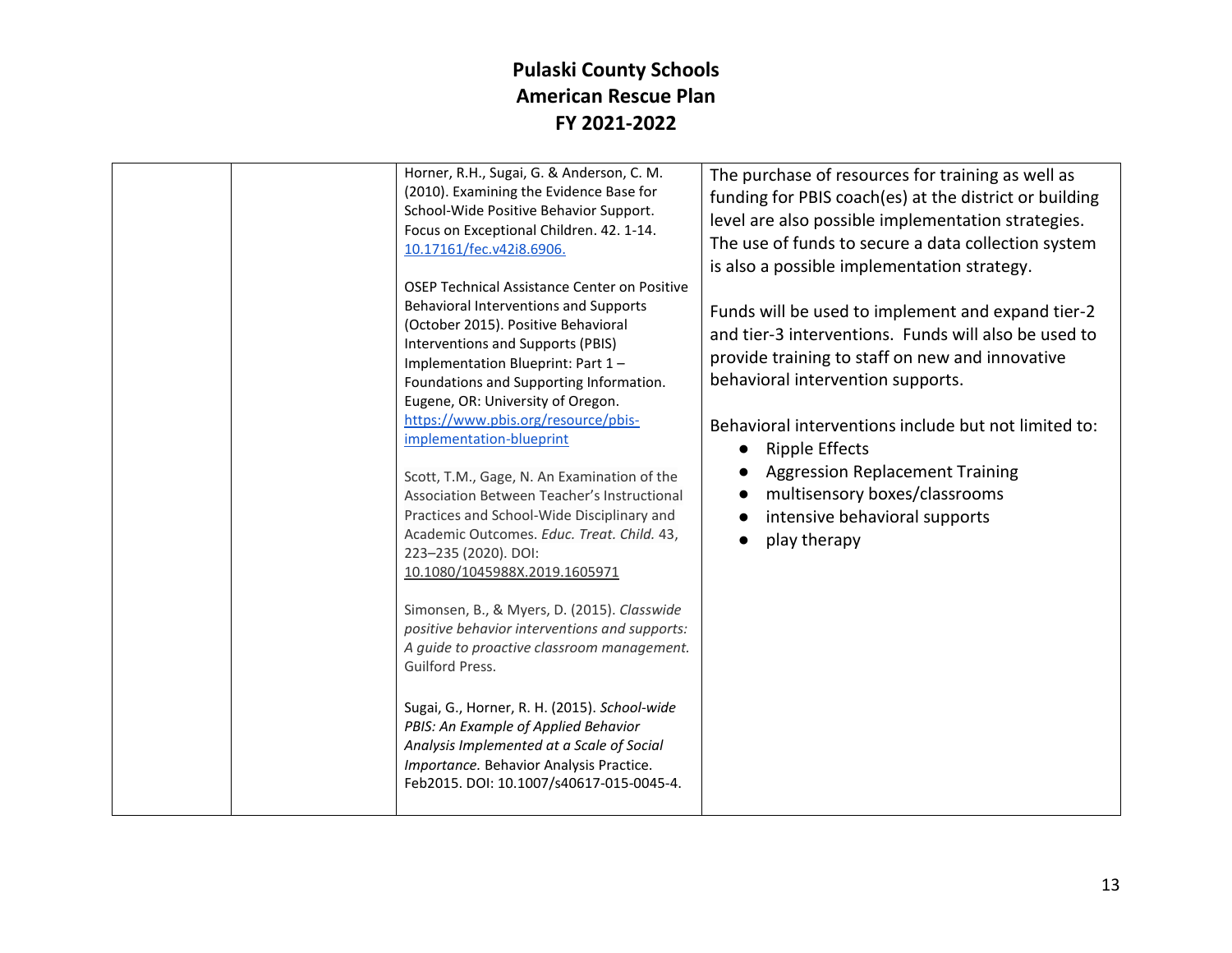|            |                                                            | US Department of Justice and US Department<br>of Education, (July, 2014). Dear colleague<br>letter on the nondiscriminatory<br>administration of school discipline.<br>https://www2.ed.gov/about/offices/list/ocr/l<br>etters/colleague-201401-title-vi.html                                                                                                                                                                                                            |                                                                                                                                                                                                                                                                                                                                                                                                                                                                                              |
|------------|------------------------------------------------------------|-------------------------------------------------------------------------------------------------------------------------------------------------------------------------------------------------------------------------------------------------------------------------------------------------------------------------------------------------------------------------------------------------------------------------------------------------------------------------|----------------------------------------------------------------------------------------------------------------------------------------------------------------------------------------------------------------------------------------------------------------------------------------------------------------------------------------------------------------------------------------------------------------------------------------------------------------------------------------------|
|            |                                                            | U.S. Department of Education Office for Civil<br>Rights, (March, 2014). Civil rights data<br>collection: Data snapshot (School Discipline).<br>https://www2.ed.gov/about/offices/list/ocr/<br>docs/crdc-college-and-career-readiness-<br>snapshot.pdf                                                                                                                                                                                                                   |                                                                                                                                                                                                                                                                                                                                                                                                                                                                                              |
|            |                                                            | Walker, H. M., Horner, R. H., Sugai, G., Bullis,<br>M., Sprague, J. R., Bricker, D., & Kaufman, M.<br>J. (1996). Integrated approaches to<br>preventing antisocial behavior patterns<br>among school-age children and youth.<br>Journal of Emotional and Behavioral<br>Disorders, 4, 193-256.<br>https://doi.org/10.1177/1063426696004004<br>01                                                                                                                         |                                                                                                                                                                                                                                                                                                                                                                                                                                                                                              |
| <b>ELA</b> | <b>High Quality</b><br>Instruction and<br><b>Materials</b> | Kamil, M. L., Borman, G. D., Dole, J., Kral, C.<br>C., Salinger, T., and Torgesen, J. (2008).<br>Improving adolescent literacy: Effective<br>classroom and intervention practices: A<br>Practice Guide (NCEE #2008-4027).<br>Washington, DC: National Center for<br><b>Education Evaluation and Regional</b><br>Assistance, Institute of Education Sciences,<br>U.S. Department of Education.<br>https://ies.ed.gov/ncee/wwc/Docs/PracticeG<br>uide/adlit pg 082608.pdf | The use of high quality instruction and materials will<br>be used as an evidence-based intervention to<br>explicitly teach vocabulary, to provide direct and<br>explicit instruction on comprehension strategies,<br>and to provide opportunities for extensive study of<br>the meaning and interpretation of a text. Possible<br>implementation strategies include training on<br>various vocabulary strategies, training on highest<br>effect size comprehension strategies for elementary |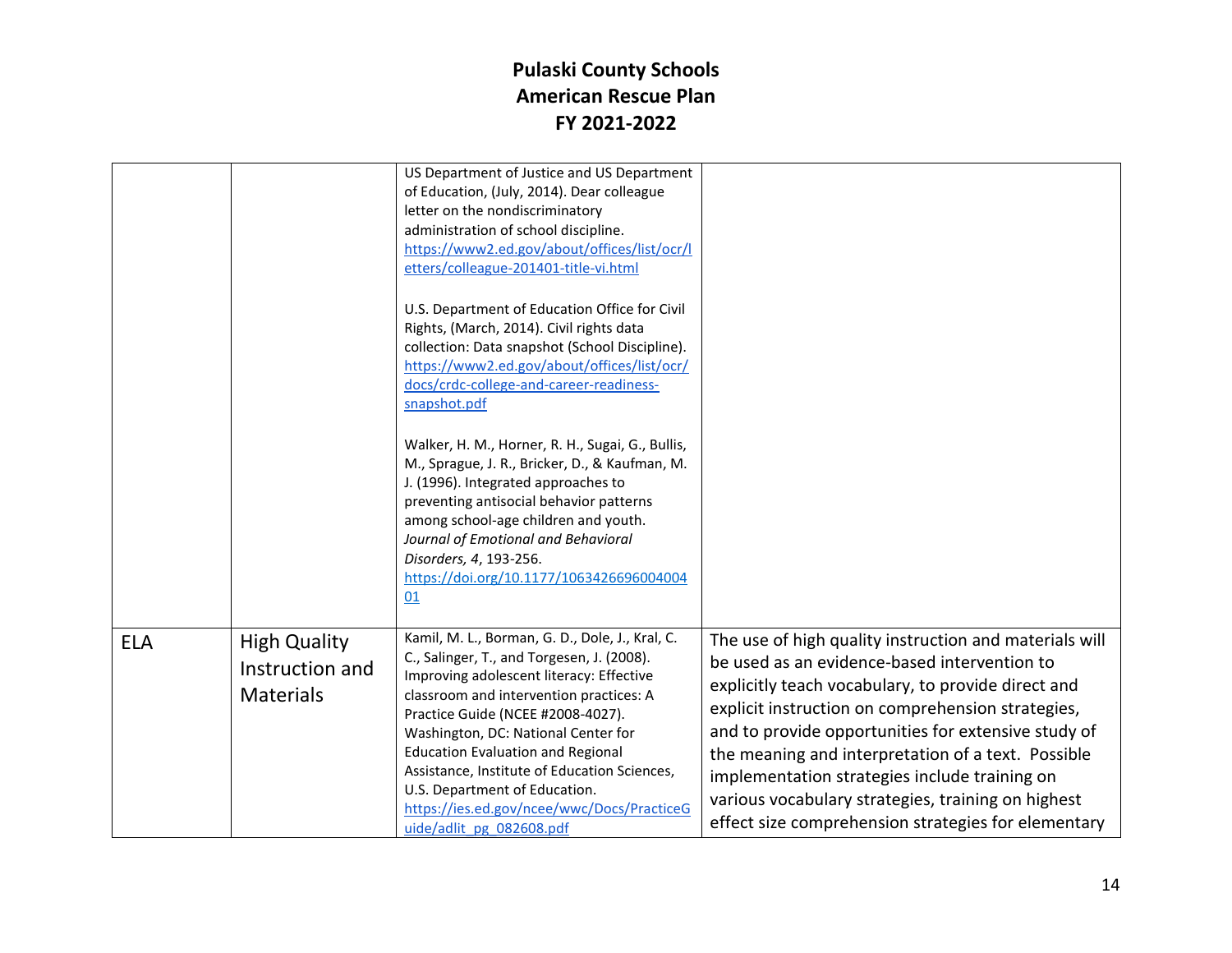| Identifying<br>Priority<br>Standards |                 | Foorman, B., Beyler, N., Borradaile, K., Coyne,<br>M., Denton, C. A., Dimino, J., Furgeson, J.,<br>Hayes, L., Henke, J., Justice, L., Keating, B.,<br>Lewis, W., Sattar, S., Streke, A., Wagner, R., &<br>Wissel, S. (2016). Foundational skills to<br>support reading for understanding in<br>kindergarten through 3rd grade (NCEE 2016-<br>4008). Washington, DC: National Center for<br><b>Education Evaluation and Regional Assistance</b><br>(NCEE), Institute of Education Sciences, U.S.<br>Department of Education.<br>https://ies.ed.gov/ncee/wwc/Docs/practiceg<br>uide/wwc found reading summary 051517<br>.pdf<br>Shanahan, T., Callison, K., Carriere, C., Duke,<br>N. K., Pearson, P. D., Schatschneider, C., &<br>Torgesen, J. (2010). Improving reading<br>comprehension in kindergarten through 3rd<br>grade: A practice guide (NCEE 2010-4038).<br>Washington, DC: National Center for<br><b>Education Evaluation and Regional</b><br>Assistance, Institute of Education Sciences,<br>U.S. Department of Education.<br>https://ies.ed.gov/ncee/wwc/Docs/PracticeG<br>uide/readingcomp pg 092810.pdf<br>Gersten, R., Beckmann, S., Clarke, B., Foegen, | and secondary students, investment and training in<br>implementing leveled texts, hiring of ELA<br>interventionists, and the creation of school-wide<br>reading programs including purchasing of books.<br>Identifying priority skills and standards will be used<br>as an evidence-based intervention that helps<br>teachers provide targeted support for the most<br>important content. Teachers will work together to<br>determine priority standards that will receive the<br>most instructional time, will be frequently revisited,<br>and taught to mastery. All required standards will<br>be taught but priority standards will receive the<br>most focus. Implementation strategies include<br>training on the standards, time for teachers to<br>collaborate before each instructional unit to revise<br>the pacing as needed, and time to complete this<br>work and to collaborate on effective instructional<br>strategies to teach standards. |
|--------------------------------------|-----------------|-------------------------------------------------------------------------------------------------------------------------------------------------------------------------------------------------------------------------------------------------------------------------------------------------------------------------------------------------------------------------------------------------------------------------------------------------------------------------------------------------------------------------------------------------------------------------------------------------------------------------------------------------------------------------------------------------------------------------------------------------------------------------------------------------------------------------------------------------------------------------------------------------------------------------------------------------------------------------------------------------------------------------------------------------------------------------------------------------------------------------------------------------------------------------|------------------------------------------------------------------------------------------------------------------------------------------------------------------------------------------------------------------------------------------------------------------------------------------------------------------------------------------------------------------------------------------------------------------------------------------------------------------------------------------------------------------------------------------------------------------------------------------------------------------------------------------------------------------------------------------------------------------------------------------------------------------------------------------------------------------------------------------------------------------------------------------------------------------------------------------------------------|
| Math<br><b>High Quality</b>          |                 | A., Marsh, L., Star, J. R., & Witzel, B. (2009).                                                                                                                                                                                                                                                                                                                                                                                                                                                                                                                                                                                                                                                                                                                                                                                                                                                                                                                                                                                                                                                                                                                        | The use of high-quality instruction and materials will<br>be used as an evidence-based intervention to                                                                                                                                                                                                                                                                                                                                                                                                                                                                                                                                                                                                                                                                                                                                                                                                                                                     |
|                                      | Instruction and | Assisting students struggling with                                                                                                                                                                                                                                                                                                                                                                                                                                                                                                                                                                                                                                                                                                                                                                                                                                                                                                                                                                                                                                                                                                                                      |                                                                                                                                                                                                                                                                                                                                                                                                                                                                                                                                                                                                                                                                                                                                                                                                                                                                                                                                                            |
| <b>Materials</b>                     |                 | mathematics: Response to Intervention (RtI)                                                                                                                                                                                                                                                                                                                                                                                                                                                                                                                                                                                                                                                                                                                                                                                                                                                                                                                                                                                                                                                                                                                             | explicitly teach mathematical concepts and problem                                                                                                                                                                                                                                                                                                                                                                                                                                                                                                                                                                                                                                                                                                                                                                                                                                                                                                         |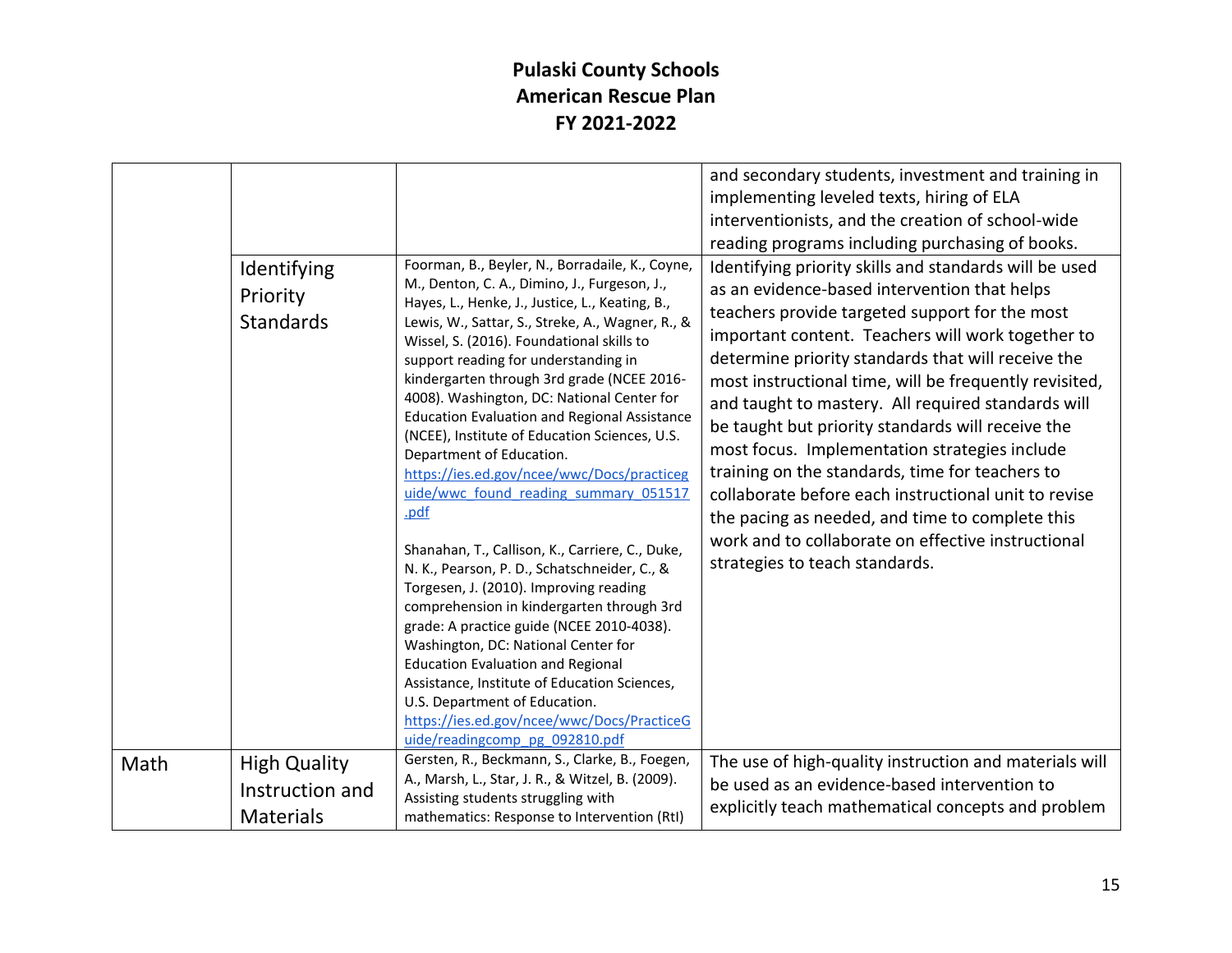|                                             | for elementary and middle schools (NCEE<br>2009-4060). Washington, DC: National<br>Center for Education Evaluation and Regional<br>Assistance, Institute of Education Sciences,<br>U.S. Department of Education.<br>https://ies.ed.gov/ncee/wwc/Docs/PracticeG<br>uide/rti_math_pg_042109.pdf | solving, to use visual representations and models of<br>mathematical ideas during explicit instruction, and<br>to increase fluency of basic facts. Some<br>implementation strategies include training on<br>mathematical practices, training on how to use<br>manipulative materials to foster conceptual<br>understanding, and training on the use of number<br>talks to increase fluency and number sense. Hiring<br>of math interventionists as well as training and the<br>purchase of books and resources.                                                                                                                                                                                                                                 |
|---------------------------------------------|-----------------------------------------------------------------------------------------------------------------------------------------------------------------------------------------------------------------------------------------------------------------------------------------------|-------------------------------------------------------------------------------------------------------------------------------------------------------------------------------------------------------------------------------------------------------------------------------------------------------------------------------------------------------------------------------------------------------------------------------------------------------------------------------------------------------------------------------------------------------------------------------------------------------------------------------------------------------------------------------------------------------------------------------------------------|
| Identifying<br>Priority<br><b>Standards</b> | National Council of Teachers of Mathematics<br>and the National Council of Supervisors of<br>Mathematics (June 2020). Moving Forward:<br>Mathematics Learning in the Era of COVID-<br>19.<br>https://www.mathedleadership.org/mathem<br>atics-learning-in-the-era-of-covid-19/                | Identifying priority skills and standards will be used<br>as an evidence-based intervention that helps<br>teachers provide targeted support for the most<br>important content. Teachers will work together to<br>determine priority standards that will receive the<br>most instructional time, will be frequently revisited,<br>and taught to mastery. All required standards will<br>be taught but priority standards will receive the<br>most focus. Implementation strategies include<br>training on the standards, time for teachers to<br>collaborate before each instructional unit to revise<br>the pacing as needed, and time to complete this<br>work and to collaborate on effective instructional<br>strategies to teach standards. |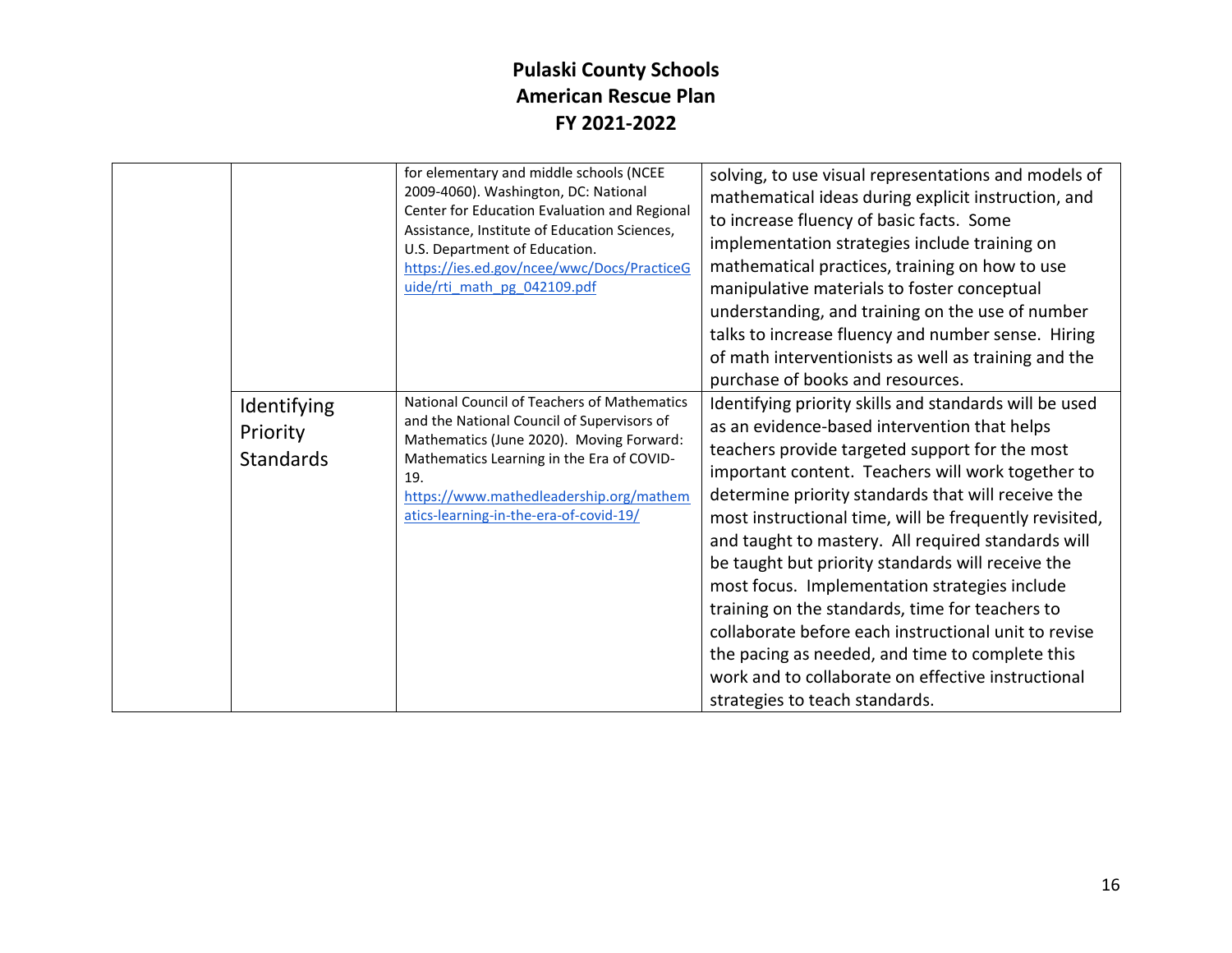#### **Section 3:**

#### **Narrative:**

*Pulaski County Schools has accounted for all funds in other sections of this plan. Funds are allocated in the area of facilities in order to create calming areas/corners in schools, modify an existing facility for an Exceptional Learning Center, construct wellness centers and improve HVAC systems in all schools. Funds have also been allocated in the area of transportation in order to purchase additional district vehicles, including buses, to support mitigation strategies and support meal delivery as necessary to remote learners.*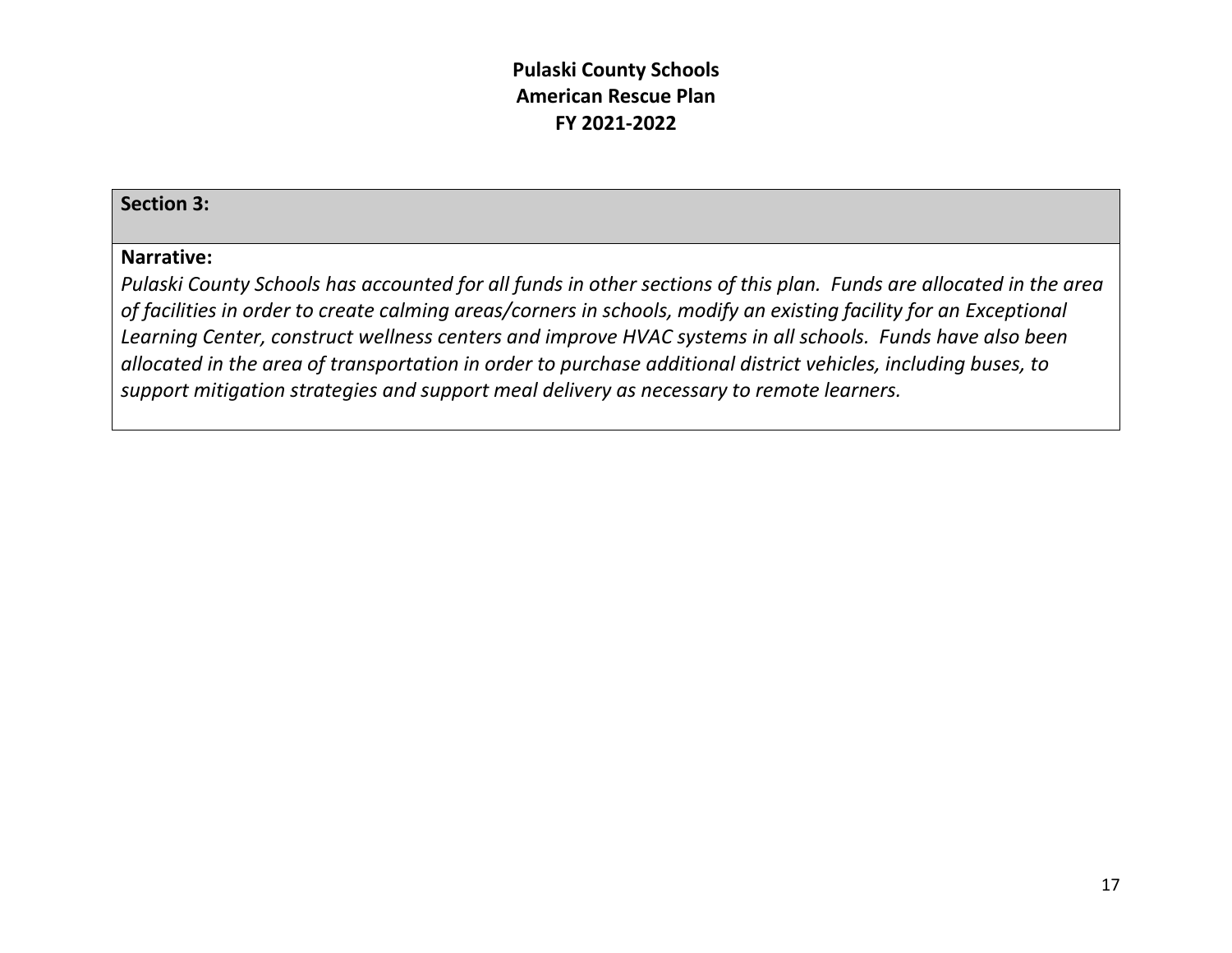| <b>Section 4:</b>             |                       |                                                                                                                                                                                                                                                                                                                                                                                                                                                                                                                       |                                                                                                                                                                                                                                                                                                                                                                                                                                                                                                                                                                                                                                                                                                        |
|-------------------------------|-----------------------|-----------------------------------------------------------------------------------------------------------------------------------------------------------------------------------------------------------------------------------------------------------------------------------------------------------------------------------------------------------------------------------------------------------------------------------------------------------------------------------------------------------------------|--------------------------------------------------------------------------------------------------------------------------------------------------------------------------------------------------------------------------------------------------------------------------------------------------------------------------------------------------------------------------------------------------------------------------------------------------------------------------------------------------------------------------------------------------------------------------------------------------------------------------------------------------------------------------------------------------------|
| Narrative:                    |                       |                                                                                                                                                                                                                                                                                                                                                                                                                                                                                                                       |                                                                                                                                                                                                                                                                                                                                                                                                                                                                                                                                                                                                                                                                                                        |
|                               |                       |                                                                                                                                                                                                                                                                                                                                                                                                                                                                                                                       | Section 4 of this ARP details how we are responding to the academic, social emotional, and mental health needs of all students and                                                                                                                                                                                                                                                                                                                                                                                                                                                                                                                                                                     |
|                               |                       |                                                                                                                                                                                                                                                                                                                                                                                                                                                                                                                       | how we will ensure the selected interventions address the academic impact of lost instructional time. This section also addresses                                                                                                                                                                                                                                                                                                                                                                                                                                                                                                                                                                      |
|                               |                       |                                                                                                                                                                                                                                                                                                                                                                                                                                                                                                                       | how Pulaski County Schools conducted meaningful consultation with required stakeholders and utilized feedback when creating our                                                                                                                                                                                                                                                                                                                                                                                                                                                                                                                                                                        |
| district plan.                |                       |                                                                                                                                                                                                                                                                                                                                                                                                                                                                                                                       |                                                                                                                                                                                                                                                                                                                                                                                                                                                                                                                                                                                                                                                                                                        |
| <b>Area of Focus</b>          | <b>Evidence-Based</b> | <b>Research</b>                                                                                                                                                                                                                                                                                                                                                                                                                                                                                                       | <b>Implementation Rationale</b>                                                                                                                                                                                                                                                                                                                                                                                                                                                                                                                                                                                                                                                                        |
|                               | <b>Intervention</b>   |                                                                                                                                                                                                                                                                                                                                                                                                                                                                                                                       |                                                                                                                                                                                                                                                                                                                                                                                                                                                                                                                                                                                                                                                                                                        |
| <b>Mental Health Wellness</b> | <b>Trauma</b>         | Courtney Wiest-Stevenson & Cindy Lee                                                                                                                                                                                                                                                                                                                                                                                                                                                                                  | Creating trauma informed and trauma sensitive                                                                                                                                                                                                                                                                                                                                                                                                                                                                                                                                                                                                                                                          |
| & Social Emotional            | Informed              | (2016) Trauma-Informed Schools,                                                                                                                                                                                                                                                                                                                                                                                                                                                                                       | schools will be an area of focus for Pulaski County                                                                                                                                                                                                                                                                                                                                                                                                                                                                                                                                                                                                                                                    |
|                               |                       | Journal of Evidence-Informed Social                                                                                                                                                                                                                                                                                                                                                                                                                                                                                   | Schools. The district will utilize Trauma Teams at the                                                                                                                                                                                                                                                                                                                                                                                                                                                                                                                                                                                                                                                 |
| Learning                      | <b>Schools</b>        | Work, 13:5, 498-503, DOI:                                                                                                                                                                                                                                                                                                                                                                                                                                                                                             | district and building level to build capacity to                                                                                                                                                                                                                                                                                                                                                                                                                                                                                                                                                                                                                                                       |
|                               |                       |                                                                                                                                                                                                                                                                                                                                                                                                                                                                                                                       |                                                                                                                                                                                                                                                                                                                                                                                                                                                                                                                                                                                                                                                                                                        |
|                               |                       |                                                                                                                                                                                                                                                                                                                                                                                                                                                                                                                       |                                                                                                                                                                                                                                                                                                                                                                                                                                                                                                                                                                                                                                                                                                        |
|                               |                       |                                                                                                                                                                                                                                                                                                                                                                                                                                                                                                                       |                                                                                                                                                                                                                                                                                                                                                                                                                                                                                                                                                                                                                                                                                                        |
|                               |                       |                                                                                                                                                                                                                                                                                                                                                                                                                                                                                                                       |                                                                                                                                                                                                                                                                                                                                                                                                                                                                                                                                                                                                                                                                                                        |
|                               |                       |                                                                                                                                                                                                                                                                                                                                                                                                                                                                                                                       |                                                                                                                                                                                                                                                                                                                                                                                                                                                                                                                                                                                                                                                                                                        |
|                               |                       |                                                                                                                                                                                                                                                                                                                                                                                                                                                                                                                       |                                                                                                                                                                                                                                                                                                                                                                                                                                                                                                                                                                                                                                                                                                        |
|                               |                       |                                                                                                                                                                                                                                                                                                                                                                                                                                                                                                                       |                                                                                                                                                                                                                                                                                                                                                                                                                                                                                                                                                                                                                                                                                                        |
|                               |                       |                                                                                                                                                                                                                                                                                                                                                                                                                                                                                                                       |                                                                                                                                                                                                                                                                                                                                                                                                                                                                                                                                                                                                                                                                                                        |
|                               |                       |                                                                                                                                                                                                                                                                                                                                                                                                                                                                                                                       |                                                                                                                                                                                                                                                                                                                                                                                                                                                                                                                                                                                                                                                                                                        |
|                               |                       |                                                                                                                                                                                                                                                                                                                                                                                                                                                                                                                       |                                                                                                                                                                                                                                                                                                                                                                                                                                                                                                                                                                                                                                                                                                        |
|                               |                       |                                                                                                                                                                                                                                                                                                                                                                                                                                                                                                                       |                                                                                                                                                                                                                                                                                                                                                                                                                                                                                                                                                                                                                                                                                                        |
|                               |                       |                                                                                                                                                                                                                                                                                                                                                                                                                                                                                                                       |                                                                                                                                                                                                                                                                                                                                                                                                                                                                                                                                                                                                                                                                                                        |
|                               |                       |                                                                                                                                                                                                                                                                                                                                                                                                                                                                                                                       |                                                                                                                                                                                                                                                                                                                                                                                                                                                                                                                                                                                                                                                                                                        |
|                               |                       |                                                                                                                                                                                                                                                                                                                                                                                                                                                                                                                       |                                                                                                                                                                                                                                                                                                                                                                                                                                                                                                                                                                                                                                                                                                        |
|                               |                       |                                                                                                                                                                                                                                                                                                                                                                                                                                                                                                                       |                                                                                                                                                                                                                                                                                                                                                                                                                                                                                                                                                                                                                                                                                                        |
|                               |                       |                                                                                                                                                                                                                                                                                                                                                                                                                                                                                                                       |                                                                                                                                                                                                                                                                                                                                                                                                                                                                                                                                                                                                                                                                                                        |
|                               |                       |                                                                                                                                                                                                                                                                                                                                                                                                                                                                                                                       |                                                                                                                                                                                                                                                                                                                                                                                                                                                                                                                                                                                                                                                                                                        |
|                               |                       | 10.1080/23761407.2016.1166855<br>Longhi, D. (2015). Higher resilience and<br>school performance among students<br>with disproportionately high adverse<br>childhood experiences (ACEs) at<br>Lincoln High, in Walla Walla,<br>Washington, 2009 to 2013. Olympia,<br>WA: Participatory Research Consulting,<br>LLC.<br>https://www.pacesconnection.com/fil<br>eSendAction/fcType/0/fcOid/4663071<br>03279770868/filePointer/4663071032<br>81285022/fodoid/4663071032812850<br>18/LH%20report%20final%20%281%29<br>.pdf | effectively and efficiently respond to student trauma<br>within the district. Training will be provided in the<br>following areas:<br>a.) Understanding trauma, types of trauma and<br>traumatic<br>stress<br>b.) Trauma and the brain<br>c.) Trauma Teams roles and responsibilities (data<br>tracking)<br>d.) What is a Trauma Sensitive School<br>e.) Handle with Care: Responding to Trauma Exposed<br>Students<br>Training will be rolled out district wide in the annual<br>district professional learning series, in staff meetings,<br>and/or PLCs as each school determines.<br>Funding will provide resources at the district level for<br>a school social worker who will lead the district |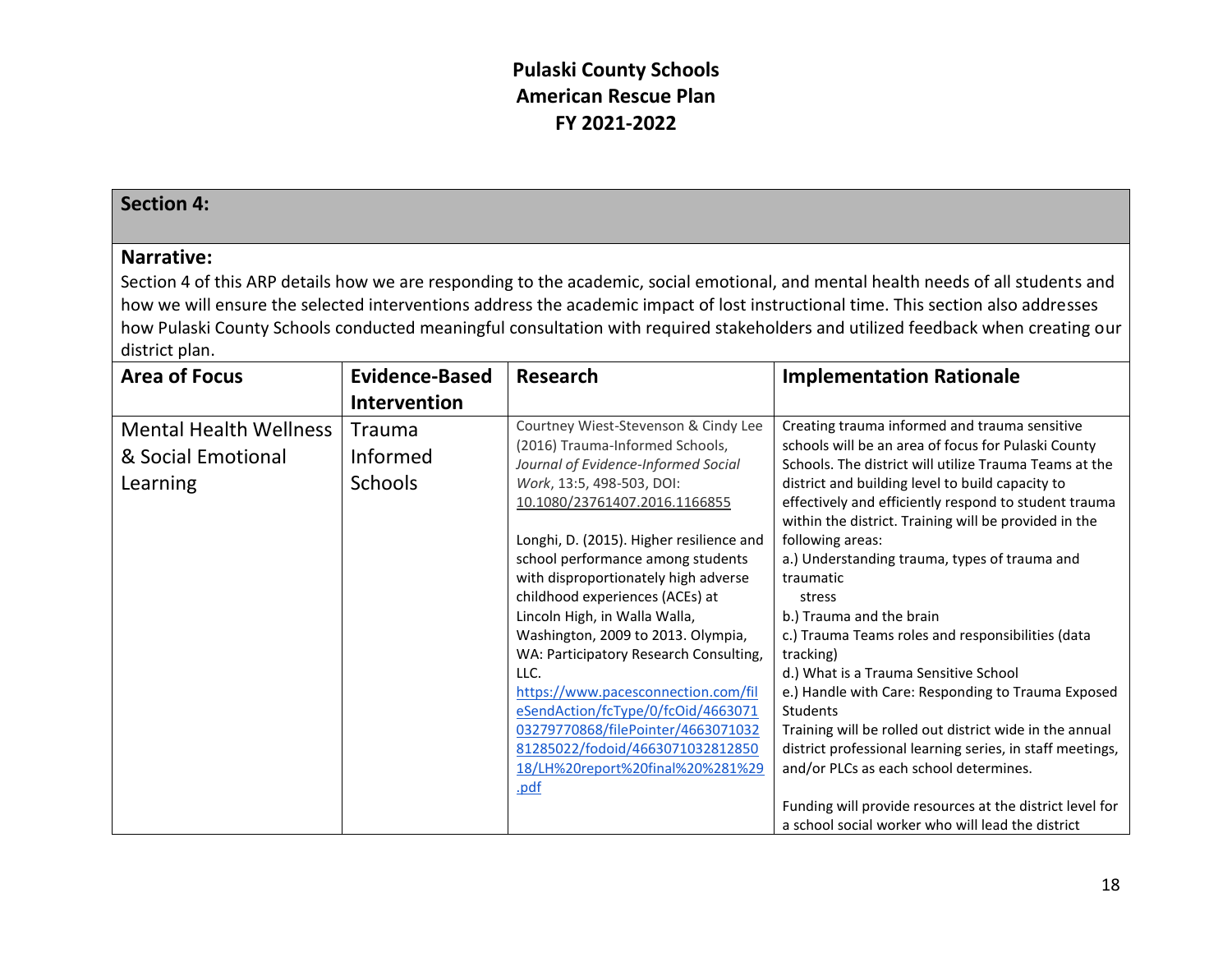|  | Missouri Department of Health.            | trauma team, track district and school level data,   |
|--|-------------------------------------------|------------------------------------------------------|
|  | (2019). The Missouri Model: A             | manage the district referral pathway, and make best  |
|  | developmental framework for trauma        | practice recommendations for trauma interventions.   |
|  | informed approaches. MO Dept. of          |                                                      |
|  | Mental Health and Partners.               | Each school counselor, school social worker, and     |
|  |                                           |                                                      |
|  | https://dmh.mo.gov/media/pdf/misso        | Family Resource and Youth Services Center            |
|  | uri-model-developmental-framework-        | Coordinator will be required to train in evidence-   |
|  | trauma-informed-approaches                | based interventions to directly impact students. ARP |
|  |                                           | funds will be used to purchase trauma informed care  |
|  |                                           | resources for district employees in order to support |
|  | Pynoos, R. S, Fairbank, J. A., Steinberg, | schools in the implementation of trauma sensitive    |
|  | A. M., Amaya-Jackson, L., Gerrity, E.,    | schools and self-care.                               |
|  | Mount, M. L., & Maze, J. (2008). The      |                                                      |
|  | <b>National Child Traumatic Stress</b>    |                                                      |
|  | Network: Collaborating to improve the     |                                                      |
|  | standard of care. Professional            |                                                      |
|  | Psychology: Research and Practice,        |                                                      |
|  | $39(4)$ , $389 - 395$ .                   |                                                      |
|  | https://doi.org/10.1037/a0012551          |                                                      |
|  |                                           |                                                      |
|  | Substance abuse and mental health         |                                                      |
|  |                                           |                                                      |
|  | services administration. (2014).          |                                                      |
|  | SAMHSA's Concept of Trauma and            |                                                      |
|  | Guidance for a Trauma-Informed            |                                                      |
|  | Approach. HHS Publication No. (SMA)       |                                                      |
|  | 14-4884. Rockville, MD: Substance         |                                                      |
|  | Abuse and Mental Health Services          |                                                      |
|  | Administration.                           |                                                      |
|  | https://ncsacw.samhsa.gov/userfiles/fi    |                                                      |
|  | les/SAMHSA Trauma.pdf                     |                                                      |
|  |                                           |                                                      |
|  | Trauma Sensitive Schools Training         |                                                      |
|  | Package. (2021). National Center on       |                                                      |
|  | Safe and Supportive Learning              |                                                      |
|  | Environments.                             |                                                      |
|  |                                           |                                                      |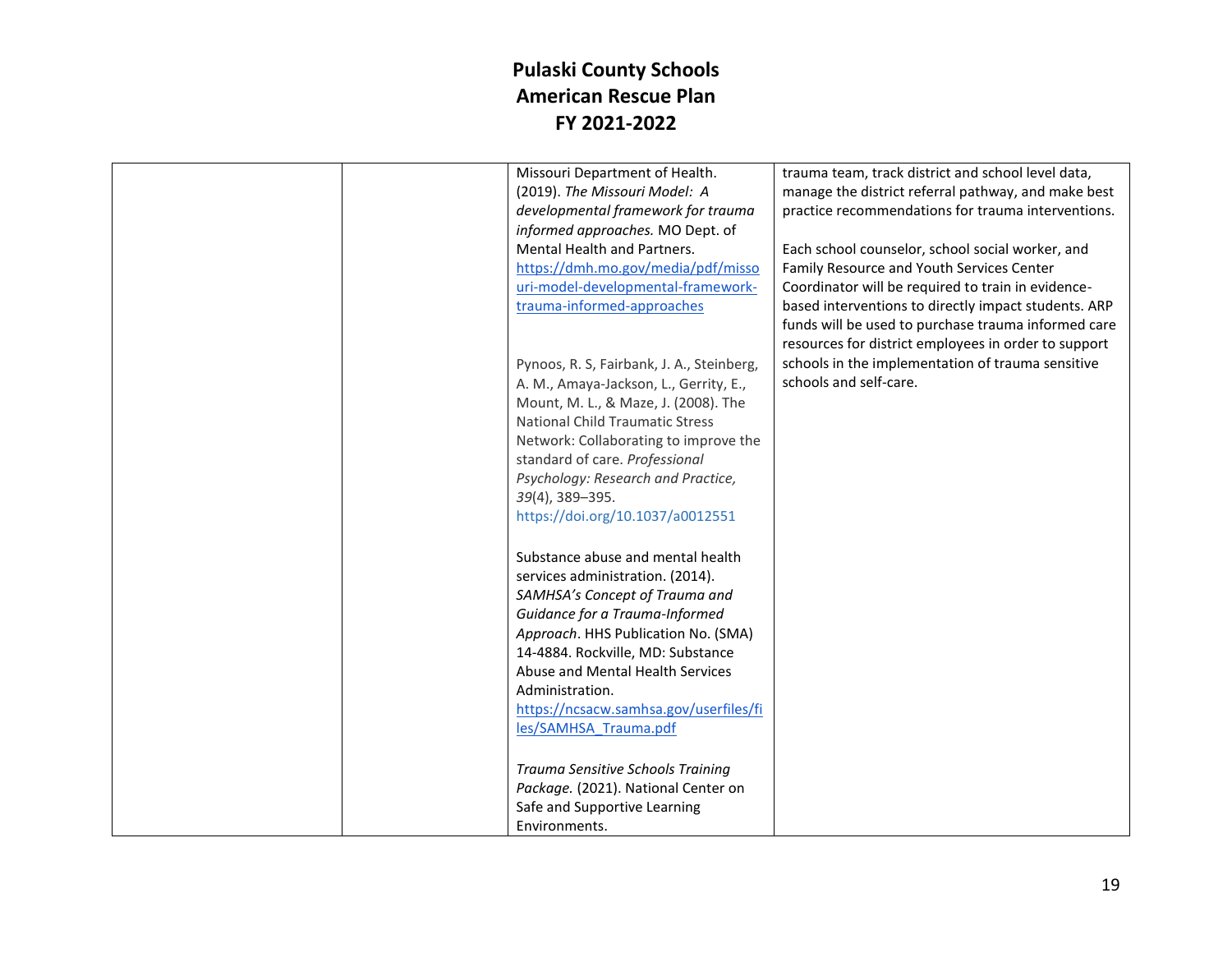|                                       | https://safesupportivelearning.ed.gov/<br>trauma-sensitive-schools-training-<br>package                                                                                                                                                                                                                                                                                                                                                                                                                                                                                                                                                                                                                                                                                                                                                                                                                               |                                                                                                                                                                                                                                                                                                                                                                                                                                                                                                                                                                                                                                                                                                                                                                                                                                                                                                                                                                                                                                                                                                                 |
|---------------------------------------|-----------------------------------------------------------------------------------------------------------------------------------------------------------------------------------------------------------------------------------------------------------------------------------------------------------------------------------------------------------------------------------------------------------------------------------------------------------------------------------------------------------------------------------------------------------------------------------------------------------------------------------------------------------------------------------------------------------------------------------------------------------------------------------------------------------------------------------------------------------------------------------------------------------------------|-----------------------------------------------------------------------------------------------------------------------------------------------------------------------------------------------------------------------------------------------------------------------------------------------------------------------------------------------------------------------------------------------------------------------------------------------------------------------------------------------------------------------------------------------------------------------------------------------------------------------------------------------------------------------------------------------------------------------------------------------------------------------------------------------------------------------------------------------------------------------------------------------------------------------------------------------------------------------------------------------------------------------------------------------------------------------------------------------------------------|
| Exceptional<br><b>Learning Center</b> | Ambler, P. G., Eidels, A., & Gregory, C.<br>(2015). Anxiety and aggression in<br>adolescents with autism spectrum<br>disorders attending mainstream<br>schools. Research in Autism Spectrum<br>Disorders, 18, 97-109.<br>Blatchford, Peter, Bassett, Paul, Brown,<br>Penelope.(Dec 2011). Examining the<br>effect of class size on classroom<br>engagement and teacher-pupil<br>interaction: differences in relation to<br>pupil prior attainment and primary vs.<br>secondary schools. Learning and<br>Instruction, v21 n6 p715-730.<br>Norwich, Brahm. What future for<br>special schools and inclusion?<br>Conceptual and professional<br>perspectives. British Journal of Special<br>Education. Volume 35. Number 3.<br>2008.<br>Improving College and Career<br>Readiness for Students with<br>Disabilities. (2013). American Institutes<br>for Research.<br>https://files.eric.ed.gov/fulltext/ED555<br>694.pdf | The district will create an exceptional<br>learning center that will provide tailored<br>instruction, specialized support, smaller<br>class sizes, and critical resources and<br>services in flexible placements for students<br>ages 11-21 with learning and emotional<br>delays and challenges. It will also serve as a<br>training and counseling resource for<br>parents, based on consultations and<br>feedback. Service providers and staff at the<br>learning center will include special<br>education teachers, mental health<br>professionals, applied behavior analysts,<br>guidance counselors, related service<br>providers, administration and staff that will<br>be trained in evidence-based interventions<br>regarding behavior and instruction. The<br>Center will provide an atmosphere that<br>promotes independence, reclaiming lost<br>academic and behavioral skills, while<br>enabling students to become active<br>members in their community. The Center<br>will also provide evidence-based instruction<br>designed to address students'<br>communication and social skills, academic |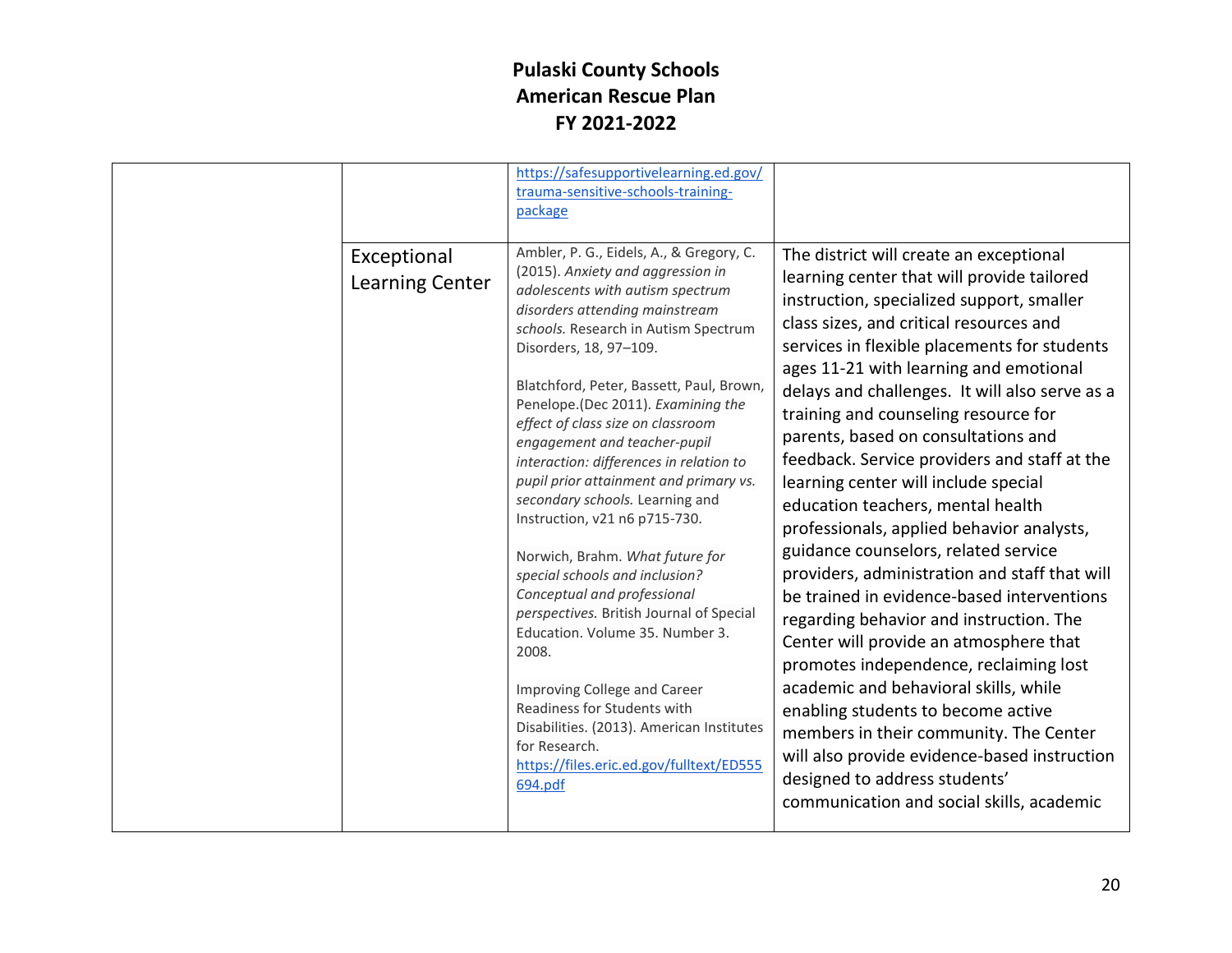|                                                                                                   |                                                                                                                                                                                                                                                                                                                                                                                                                        | abilities, and behavioral concerns in a school<br>that is located within their own<br>community.<br>Funds will be utilized to renovate an existing<br>district-owned building, to provide focused<br>training and professional development for<br>staff, to supply materials for classrooms.<br>Funds will be used to address academic,<br>mental health, and social-emotional needs,<br>create sensory areas, and create a<br>vocational classroom with a focus on self-<br>help skills and activities of daily living, such<br>as cooking, cleaning, and laundry. |
|---------------------------------------------------------------------------------------------------|------------------------------------------------------------------------------------------------------------------------------------------------------------------------------------------------------------------------------------------------------------------------------------------------------------------------------------------------------------------------------------------------------------------------|---------------------------------------------------------------------------------------------------------------------------------------------------------------------------------------------------------------------------------------------------------------------------------------------------------------------------------------------------------------------------------------------------------------------------------------------------------------------------------------------------------------------------------------------------------------------|
| <b>CBITS</b><br>Cognitive<br><b>Behavioral</b><br>Intervention for<br>Trauma in<br><b>Schools</b> | Ngo, V., Langley, A., Kataoka, S. H.,<br>Nadeem, E., Escudero, P., & Stein, B. D.<br>(2008). Providing evidence-based<br>practice to ethnically diverse youths:<br>Examples from the cognitive<br>behavioral intervention for trauma in<br>schools (CBITS) program. Journal of the<br>American Academy of Child Adolescent<br>Psychiatry, 47(8), 858-862.<br>https://www.ncbi.nlm.nih.gov/pmc/art<br>icles/PMC3695619/ | The district will create a cohort of CBITS<br>trainers made up of counselors, school<br>social workers, and FRYSC coordinators. All<br>members of the cohort will receive training<br>either in-person or virtually in CBITS. In<br>addition, funds will be used to cover the<br>cost of the training and coaching.                                                                                                                                                                                                                                                 |
| <b>TARGET</b><br><b>Trauma Affect</b><br>Regulation:<br>Guide for                                 | Ford, J. D., & Russo, E. (2006). Trauma-<br>Focused, Present-Centered, Emotional<br>Self-Regulation Approach to Integrated<br>Treatment for Posttraumatic Stress and<br>Addiction: Trauma Adaptive Recovery<br>Group Education and Therapy                                                                                                                                                                             | The district will create a cohort of TARGET<br>trained mental health professionals, made<br>up of counselors, school social workers, and<br>state licensed therapists who will participate<br>in training either in-person or virtual, and                                                                                                                                                                                                                                                                                                                          |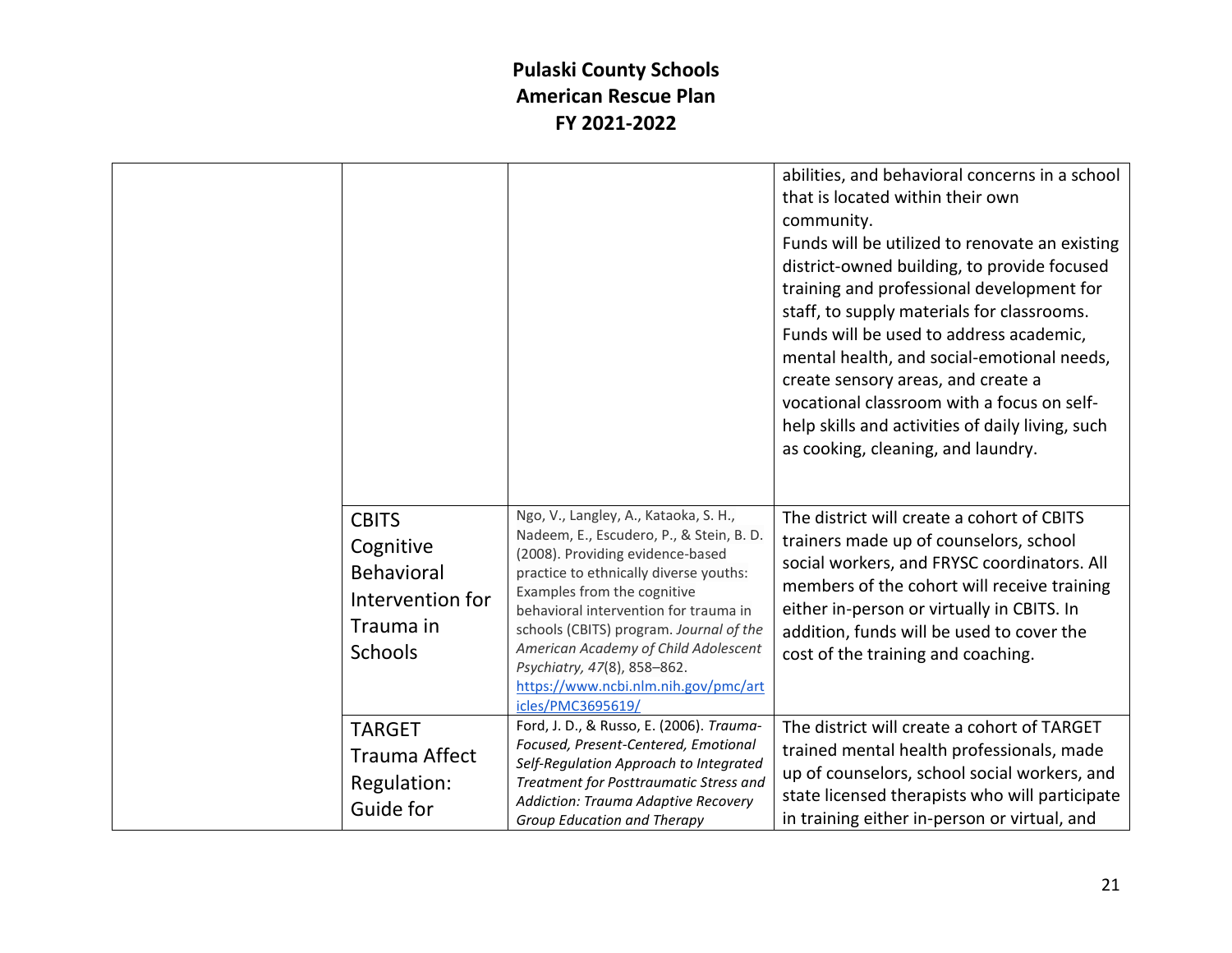| <b>Education and</b><br>Therapy                                                   | (TARGET).<br>https://www.cttntraumatraining.org/u<br>ploads/4/6/2/3/46231093/target-<br>am j psychotherapy.pdf                                                                                                                                                                    | receive follow up coaching to implement<br>TARGET as a direct service to students.<br>Funds will be used to cover the cost of the<br>training and coaching.                                                                                                                                                                                                                |
|-----------------------------------------------------------------------------------|-----------------------------------------------------------------------------------------------------------------------------------------------------------------------------------------------------------------------------------------------------------------------------------|----------------------------------------------------------------------------------------------------------------------------------------------------------------------------------------------------------------------------------------------------------------------------------------------------------------------------------------------------------------------------|
| <b>ART</b><br>Aggression<br>Replacement<br><b>Training</b>                        | Goldstein, A. P., Glick, B., & Gibbs, J. C.<br>(1998). Aggression replacement<br>training: A comprehensive intervention<br>for aggressive youth (Rev. ed.).<br>Research Press.                                                                                                    | The district will support a cohort of<br>Aggression Replacement Trainers made up<br>of mental health therapists, who hold a valid<br>state licensure, and social workers<br>employed by the district that will train and<br>implement ART in the district as well as<br>alternative schools. ARP funds will be used<br>to cover the cost of the training and<br>materials. |
| <b>TF-CBT</b><br><b>Trauma Focused</b><br>Cognitive<br><b>Behavior</b><br>Therapy | Cohen, J.A., Mannarino A.P., Berlinger,<br>L., & Deblinger, E. (2000). Trauma-<br>Focused Cognitive Behavioral Therapy<br>for Children and Adolescents: An<br>Empirical Update. Journal of<br>Interpersonal Violence.<br>2000;15(11):1202-1223.<br>doi:10.1177/088626000015011007 | The district will maintain a cohort of TF-CBT<br>trainers made up of mental health<br>therapists who hold a valid state licensure.<br>All members of the cohort will receive<br>training updates and coaching. ARP funds<br>will be used to cover the cost of the training,<br>coaching and materials.                                                                     |
| <b>Calming Areas</b>                                                              | Zenner, C., Herrnleben-Kurz, S., &<br>Walach, H. (2014). Mindfulness-based<br>interventions in schools - a systematic<br>review and meta-analysis. Frontiers in<br>Psychology, 5.                                                                                                 | The district will utilize funds to create<br>calming/meditation areas in schools within<br>the district. These locations will be<br>accessible to all students as needed within a<br>Trauma Sensitive Schools framework.<br>Training and professional development will                                                                                                     |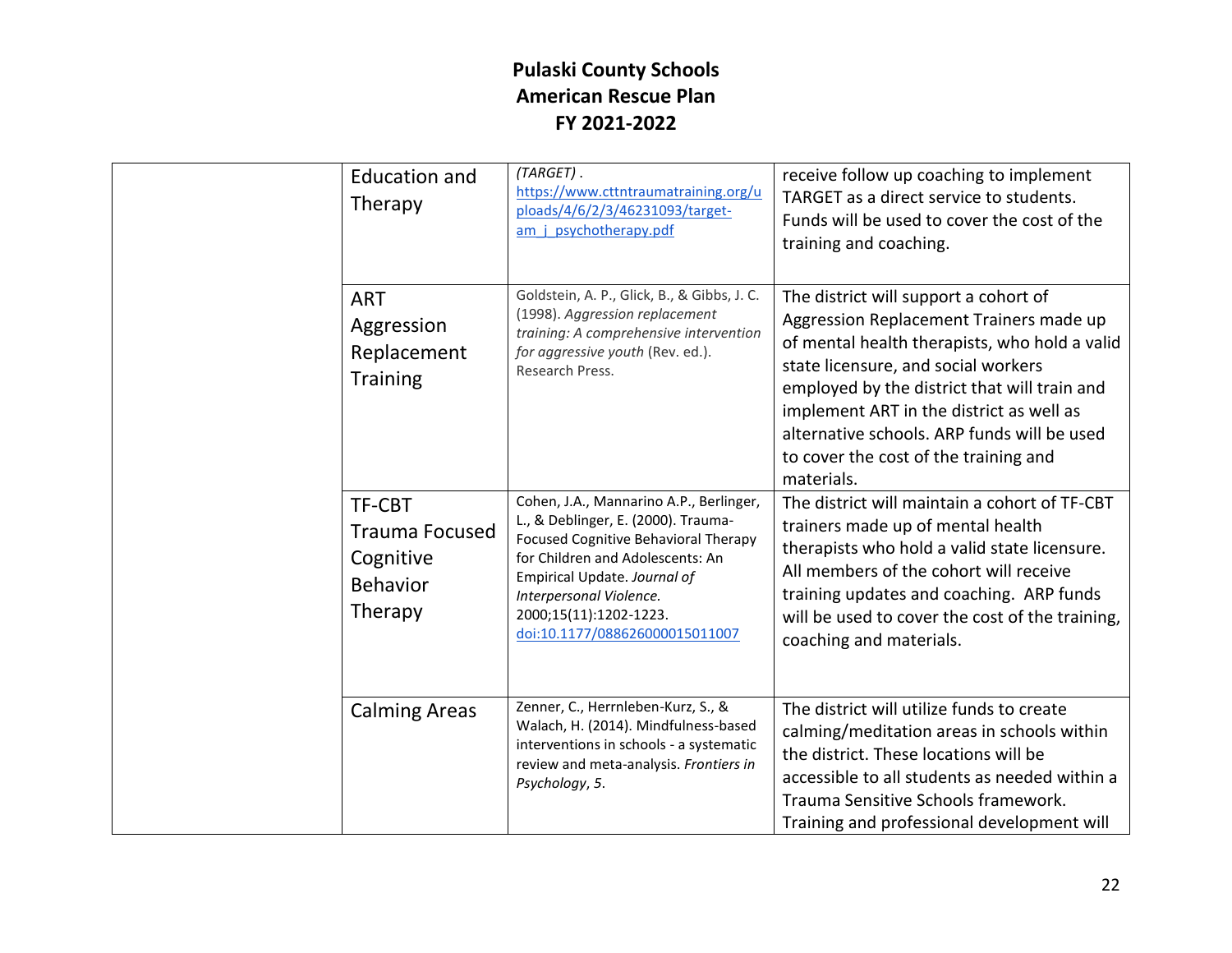|                       | https://doi.org/10.3389/fpsyg.2014.00<br>603                                                                                                                                                                                                                                                      | be provided to administrators, teachers and<br>paraprofessionals on appropriate use of<br>these spaces and how to manage student<br>expectations.                                                                                                                                                                                                                                                                                                                                                                          |
|-----------------------|---------------------------------------------------------------------------------------------------------------------------------------------------------------------------------------------------------------------------------------------------------------------------------------------------|----------------------------------------------------------------------------------------------------------------------------------------------------------------------------------------------------------------------------------------------------------------------------------------------------------------------------------------------------------------------------------------------------------------------------------------------------------------------------------------------------------------------------|
| <b>Calm Corners</b>   | Thompson, C. (2021). The Impact of a<br>Classroom Calm Down Corner in a<br>Primary Classroom. NWCommons.<br>https://nwcommons.nwciowa.edu/cgi/<br>viewcontent.cgi?article=1304&context<br>=education masters                                                                                      | The district will utilize funds to create<br>calming boxes or corners in each classroom<br>in the district that will be accessible to all<br>students PreK-12. Training and professional<br>development will be provided to<br>administrators, teachers and<br>paraprofessionals on appropriate use of<br>these spaces and how to manage student<br>expectations.                                                                                                                                                          |
| <b>Staff Wellness</b> | Lever, N., Mathis, E., & Mayworm, A.<br>(2015). School mental health is not just<br>for students. Why teacher and school<br>staff wellness matters. Report on<br><b>Emotional and Behavioral Disorders in</b><br>Youth, 17(1), 6-12.<br>https://www.ncbi.nlm.nih.gov/pmc/art<br>icles/PMC6350815/ | The district will utilize funds to build and<br>support evidence-based interventions to<br>address the mental health needs of staff<br>working in schools.<br>The district will utilize funds to create<br>opportunities for physical activity after<br>school with health and wellness centers,<br>walking paths, provide access to<br>counseling/therapy programs, health<br>screenings, and create programs to<br>incentivize healthy life choices. The<br>wellness centers will also be made available<br>to students. |
| Feeding<br>Program    | Snelling, A., Maroto, M., Jacknowitz,<br>A., & Waxman, E. (2014) Key Factors<br>for School-Based Food Pantries:                                                                                                                                                                                   | The district will utilize funds to support the<br>current feeding program. Funds will be used                                                                                                                                                                                                                                                                                                                                                                                                                              |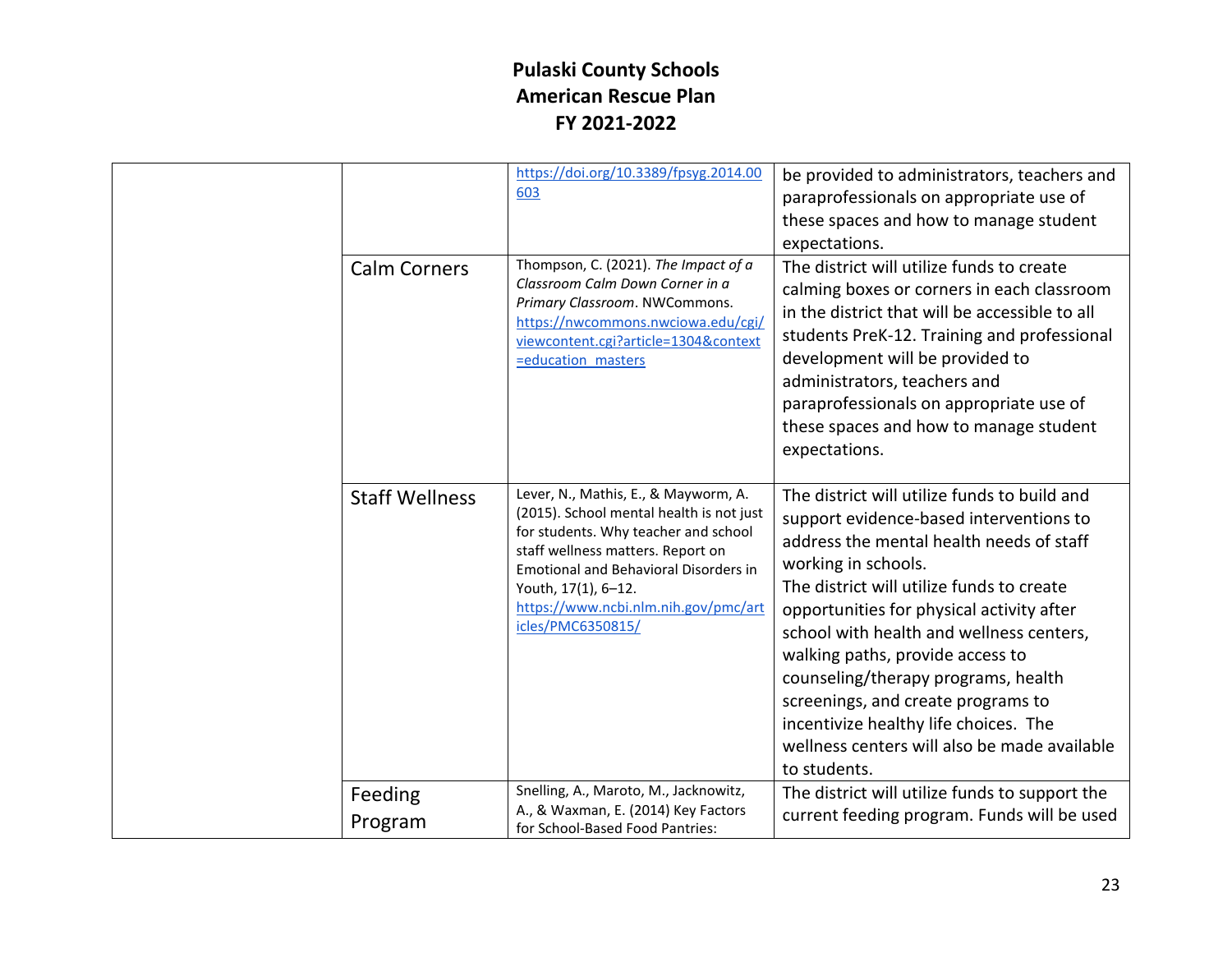|                         | Perspectives from Food Bank and<br>School Pantry Personnel, Journal of<br>Hunger & Environmental Nutrition,<br>9:3, 350-361, DOI:<br>10.1080/19320248.2014.929549 | to expand program options and encourage<br>student participation. Funds may also be<br>used to pay additional staff for food delivery<br>to students including at local community<br>centers, churches, and community parks<br>during breaks or virtual instruction days.<br>The purchase of additional district vehicles<br>including buses may be necessary to provide<br>meal delivery services.<br>Funds may be used to encourage family<br>engagement and to provide food during<br>tutoring times to address learning loss. |
|-------------------------|-------------------------------------------------------------------------------------------------------------------------------------------------------------------|-----------------------------------------------------------------------------------------------------------------------------------------------------------------------------------------------------------------------------------------------------------------------------------------------------------------------------------------------------------------------------------------------------------------------------------------------------------------------------------------------------------------------------------|
| <b>Social Emotional</b> | https://pg.casel.org/review-programs/                                                                                                                             | See link for evidence-based CASEL database                                                                                                                                                                                                                                                                                                                                                                                                                                                                                        |
| Programming             |                                                                                                                                                                   | of SEL Programs www.casel.org                                                                                                                                                                                                                                                                                                                                                                                                                                                                                                     |
|                         |                                                                                                                                                                   | The district will train all staff on Social                                                                                                                                                                                                                                                                                                                                                                                                                                                                                       |
|                         |                                                                                                                                                                   | Emotional Competencies. Teachers and                                                                                                                                                                                                                                                                                                                                                                                                                                                                                              |
|                         |                                                                                                                                                                   | paraprofessionals in grades PreK-12 will be                                                                                                                                                                                                                                                                                                                                                                                                                                                                                       |
|                         |                                                                                                                                                                   | trained on the evidence-based social                                                                                                                                                                                                                                                                                                                                                                                                                                                                                              |
|                         |                                                                                                                                                                   | emotional curriculum each school chooses                                                                                                                                                                                                                                                                                                                                                                                                                                                                                          |
|                         |                                                                                                                                                                   | to utilize and all students receive social                                                                                                                                                                                                                                                                                                                                                                                                                                                                                        |
|                         |                                                                                                                                                                   | emotional instruction. The district will also                                                                                                                                                                                                                                                                                                                                                                                                                                                                                     |
|                         |                                                                                                                                                                   | provide training on best practices as grade                                                                                                                                                                                                                                                                                                                                                                                                                                                                                       |
|                         |                                                                                                                                                                   | level district wide teams work to                                                                                                                                                                                                                                                                                                                                                                                                                                                                                                 |
|                         |                                                                                                                                                                   | incorporate SEL into each content area to                                                                                                                                                                                                                                                                                                                                                                                                                                                                                         |
|                         |                                                                                                                                                                   | maximize student and teacher proficiency of                                                                                                                                                                                                                                                                                                                                                                                                                                                                                       |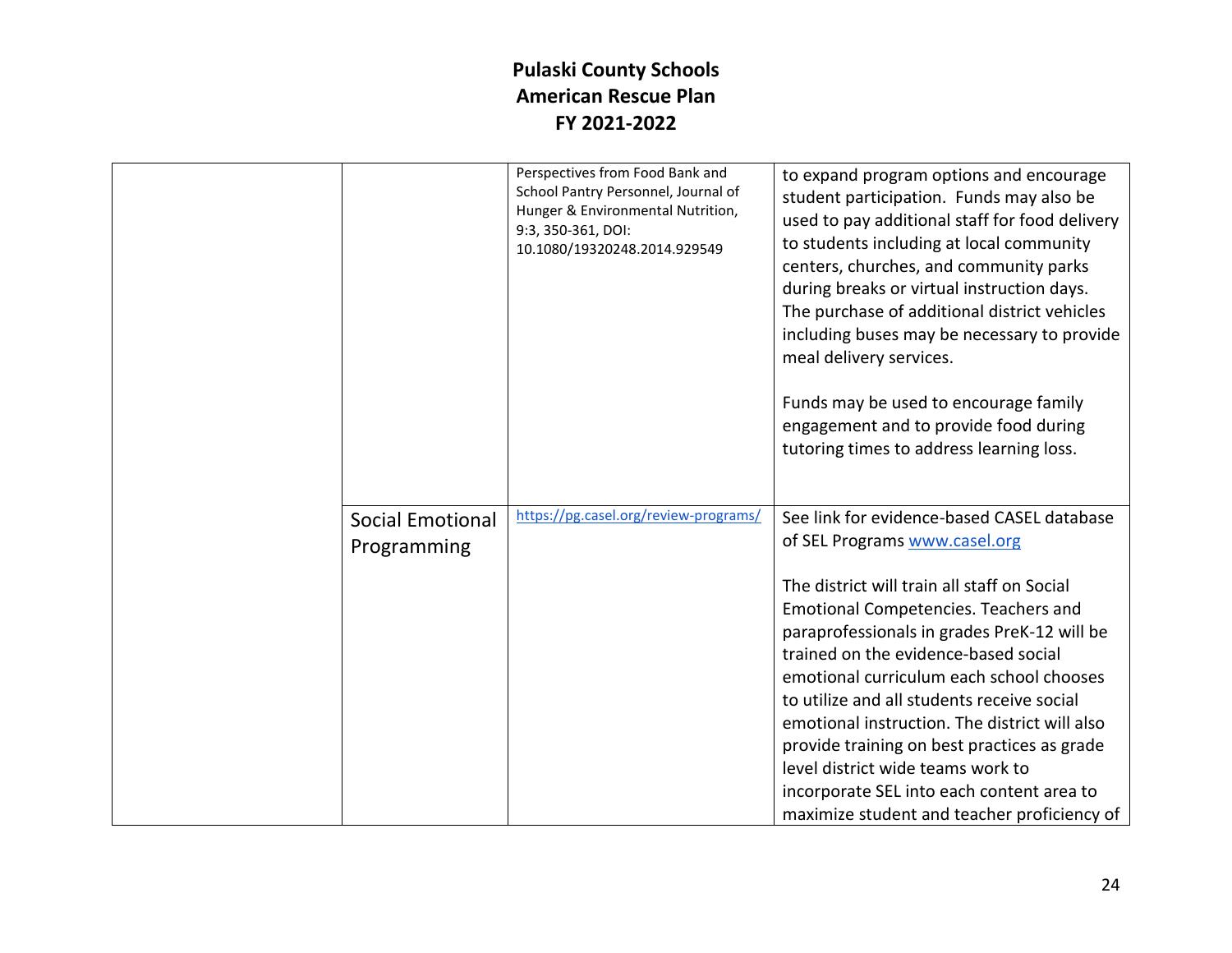| social emotional competencies. Each school<br>will receive funds to purchase curriculum<br>and resources for the social emotional<br>learning curriculum of their choice. |
|---------------------------------------------------------------------------------------------------------------------------------------------------------------------------|
|                                                                                                                                                                           |

#### **Stakeholder Input:**

Pulaski County Schools recognizes the importance of stakeholder feedback and input as students, teachers, administrators, families, community agencies, and local businesses begin to recover from the COVID-19 pandemic. Prior to Pulaski County Schools creating a recovery plan, stakeholder feedback was solicited in multiple ways. Stakeholder surveys were sent via email, text and posted to the website

to the following groups:

- a. students enrolled
- b. staff
- c. parents/guardians of students enrolled
- d. community members
- e. union members
- f. civil rights organization member
- g. minority or disadvantaged group member

In addition to surveys, the following groups were consulted by district and/or school administrators:

- a. school based decision-making councils
- b. school and district administrators
- c. district Trauma & Resiliency Team
- d. parent advisory council
- e. grandparent support group
- f. community education committee
- g. local, county, and state law enforcement agencies